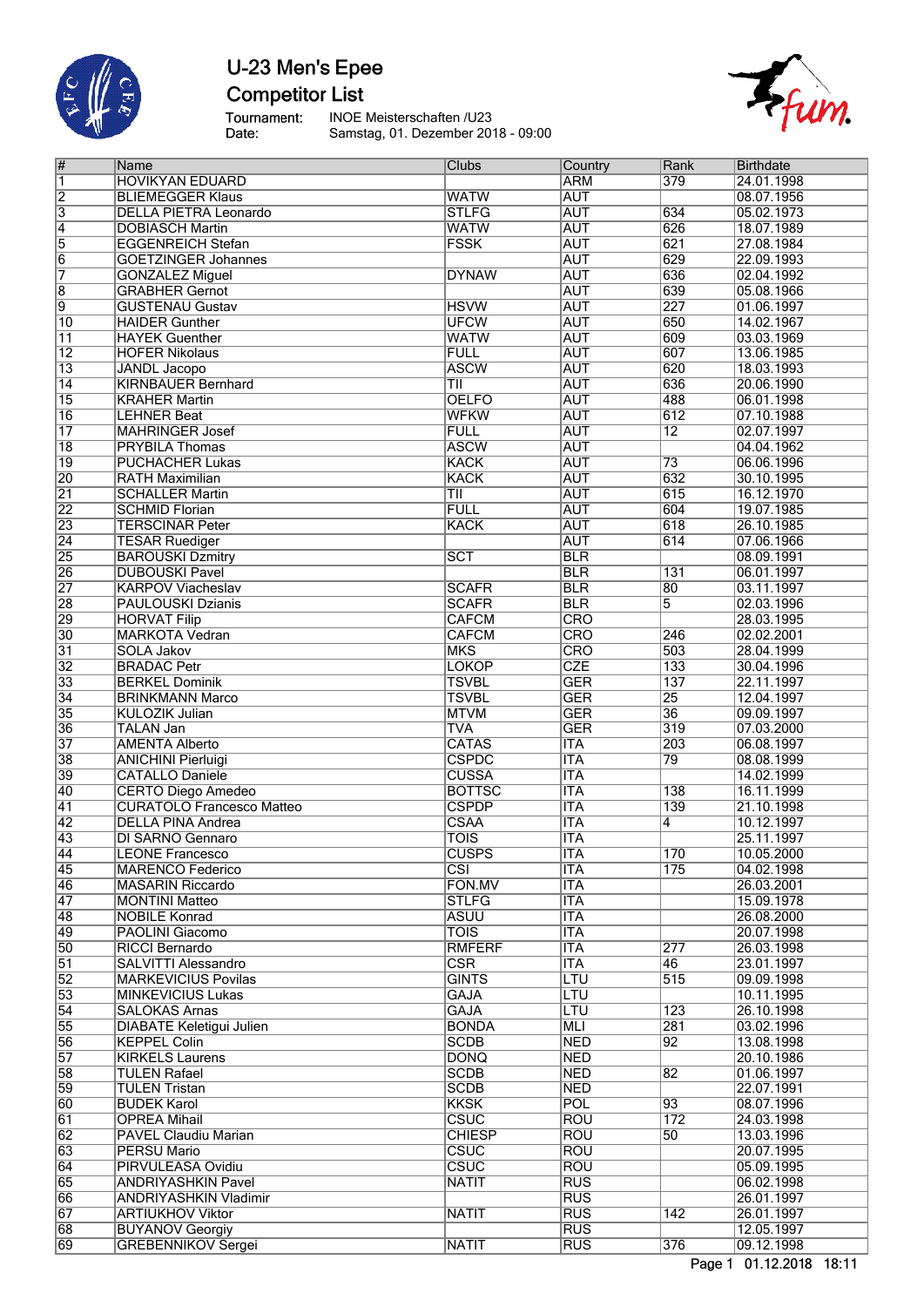#### Page 2 01.12.2018 18:11

| $\overline{\#}$ | Name                        | Clubs         | Country                 | Rank            | <b>Birthdate</b> |
|-----------------|-----------------------------|---------------|-------------------------|-----------------|------------------|
| $\overline{70}$ | <b>KAMNEV Nikita</b>        |               | <b>RUS</b>              |                 | 23.06.1997       |
| $\overline{71}$ | <b>KNYSH Oleg</b>           |               | <b>RUS</b>              | 103             | 07.12.1997       |
| $\overline{72}$ | <b>KUROCHKIN Andrey</b>     | <b>NATIT</b>  | <b>RUS</b>              | 221             | 16.05.1996       |
| $\overline{73}$ | <b>LIMAREV</b> Ivan         | <b>NATIT</b>  | <b>RUS</b>              | 175             | 02.10.1998       |
| $\overline{74}$ | POLOZHINTSEV Nikolay        |               | <b>RUS</b>              |                 | 28.03.1997       |
| $\overline{75}$ | POSLUSHAEV Danila           |               | <b>RUS</b>              |                 | 31.07.1997       |
| $\overline{76}$ | RASSOLOV Alexey             | <b>NATIT</b>  | <b>RUS</b>              |                 | 16.01.1997       |
| $\overline{77}$ | <b>SOBOCAN Rok</b>          |               | <b>SLO</b>              |                 | 13.11.1971       |
| 78              | <b>STEBLAJ Dominik</b>      | <b>SKL</b>    | <b>SLO</b>              |                 | 28.04.2000       |
| 79              | <b>CVETIC Jovan</b>         |               | <b>SRB</b>              | 382             | 08.09.1997       |
| 80              | RISTIC Ognjen               | <b>MKS</b>    | <b>SRB</b>              | 186             | 28.02.2002       |
| $\overline{81}$ | <b>SANTRAC Danilo</b>       | <b>MKCZ</b>   | <b>SRB</b>              | 262             | 06.06.1996       |
| $\overline{82}$ | <b>SUBIC Ivica</b>          | <b>MKCZ</b>   | <b>SRB</b>              |                 | 24.10.1972       |
| 83              | <b>TEOFILOVIC Rajko</b>     | <b>MKCZ</b>   | <b>SRB</b>              |                 | 12.12.1997       |
| 84              | <b>BAYARD Alexis</b>        | <b>SESS</b>   | <b>SUI</b>              | 1               | 11.06.1996       |
| 85              | <b>BRUNOLD Bruce</b>        | <b>ZFCZ</b>   | <b>SUI</b>              |                 | 12.10.1992       |
| 86              | <b>CHENAUX Alec</b>         | <b>SEBB</b>   | $\overline{\text{SUI}}$ |                 | 29.12.1994       |
| 87              | <b>EGGENSCHWILER Laurin</b> | FGKK          | <b>SUI</b>              |                 | 01.01.1984       |
| 88              | <b>HATZ Nick</b>            | <b>ZFCZ</b>   | $\overline{\text{SUI}}$ | 51              | 05.06.1998       |
| 89              | <b>KLOTZ Hans</b>           | <b>ZFCZ</b>   | <b>SUI</b>              |                 | 20.07.1958       |
| 90              | <b>METRAILLER Clement</b>   | <b>SESS</b>   | <b>SUI</b>              | $\overline{87}$ | 11.06.1997       |
| $\overline{91}$ | <b>MOSBERGER Michael</b>    | <b>FCSGSG</b> | <b>SUI</b>              | 494             | 28.01.1997       |
| $\overline{92}$ | <b>OSWALD Charles-Eric</b>  | <b>CEBBB</b>  | $\overline{\text{SUI}}$ | 140             | 09.10.1996       |
| 93              | <b>SPONGA Luca</b>          | <b>ZFCZ</b>   | <b>SUI</b>              |                 | 24.06.1991       |
| 94              | <b>TAVAZZI Alessandro</b>   | <b>FCBB</b>   | <b>SUI</b>              | 416             | 26.04.1998       |
| 95              | <b>WEBER Frederik</b>       | <b>SEBB</b>   | <b>SUI</b>              | $\overline{70}$ | 01.03.1997       |
| 96              | CIPAR Jan                   | <b>BSKB</b>   | <b>SVK</b>              | $\overline{72}$ | 25.03.1997       |
| 97              | <b>DUDUC Alex</b>           | <b>BSKB</b>   | <b>SVK</b>              | $\overline{35}$ | 25.08.1997       |
| 98              | <b>STOLAR Samuel</b>        | AKADS         | <b>SVK</b>              | 270             | 16.06.1998       |
| $\overline{99}$ | <b>SZABO Karol</b>          | <b>SLOVK</b>  | <b>SVK</b>              | 342             | 02.12.1998       |
| 100             | SZALAY Jan                  | <b>BA-MS</b>  | <b>SVK</b>              |                 | 29.06.1992       |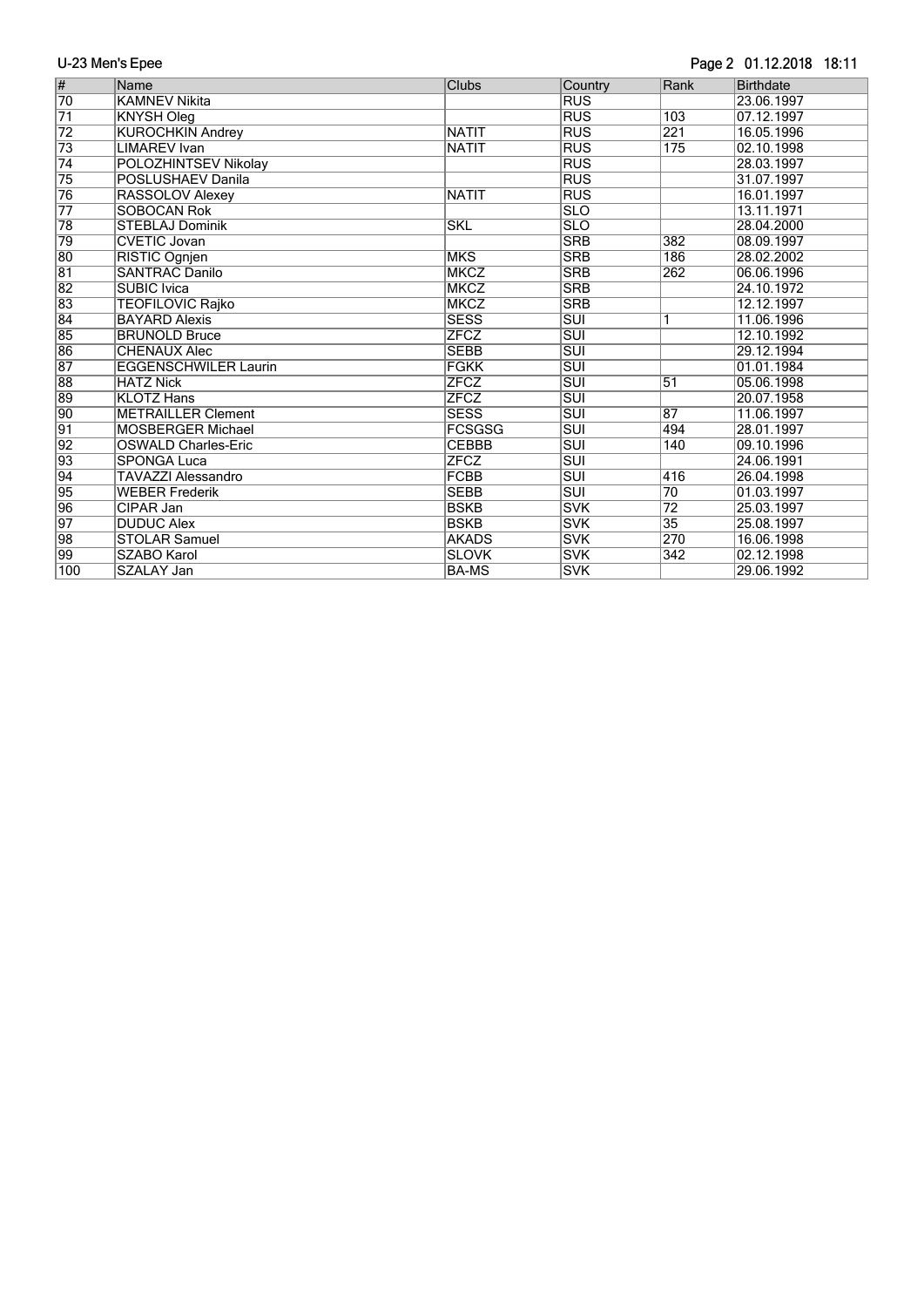| <b>INOE Meisterschaften /U23</b>                 |                                                                                                         |  |  |  |  |  |  |  |  |  |  |
|--------------------------------------------------|---------------------------------------------------------------------------------------------------------|--|--|--|--|--|--|--|--|--|--|
| Moedling                                         |                                                                                                         |  |  |  |  |  |  |  |  |  |  |
| Samstag, 01. Dezember 2018                       |                                                                                                         |  |  |  |  |  |  |  |  |  |  |
| U-23 Men's Epee                                  |                                                                                                         |  |  |  |  |  |  |  |  |  |  |
| Total # of competitors: 100 Total # of pools: 15 |                                                                                                         |  |  |  |  |  |  |  |  |  |  |
| Round 1                                          | 15 pools<br>5 pools of 6 and 10 pools of 7<br>75 (75,00% of 100) competitors promoted to the next round |  |  |  |  |  |  |  |  |  |  |
| Round 2                                          | Incomplete DE table of 128 fenced through the finals, no fence-off for third                            |  |  |  |  |  |  |  |  |  |  |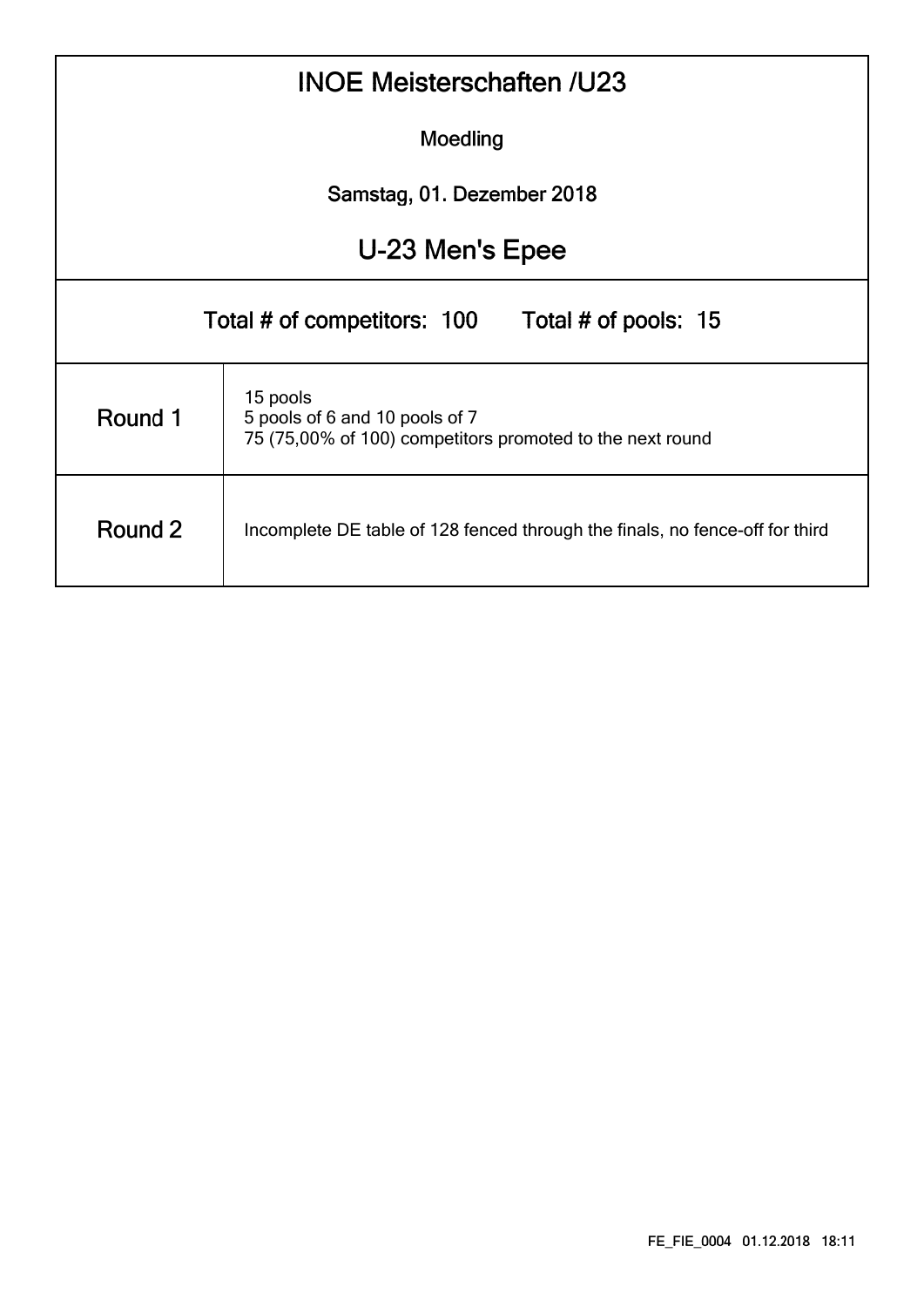

## Seeding for Round #1 - Pool

Tournament:<br>Date: FIE Document:

**INOE Meisterschaften /U23** Samstag, 01. Dezember 2018 - 09:00<br>FE\_FIE\_0001.2



| Seed            | Name                             | Club                    | Country                 | Rank             | Notes |
|-----------------|----------------------------------|-------------------------|-------------------------|------------------|-------|
| 1               | <b>BAYARD Alexis</b>             | <b>SESS</b>             | $\overline{\text{SUI}}$ | 1                |       |
| $\overline{2}$  | <b>DELLA PINA Andrea</b>         | CSAA                    | <b>ITA</b>              | $\overline{4}$   |       |
| $\overline{3}$  | <b>PAULOUSKI Dzianis</b>         | <b>SCAFR</b>            | <b>BLR</b>              | $\overline{5}$   |       |
| $\overline{4}$  | <b>MAHRINGER Josef</b>           | <b>FULL</b>             | <b>AUT</b>              | $\overline{12}$  |       |
| $\overline{5}$  | <b>BRINKMANN Marco</b>           | <b>TSVBL</b>            | <b>GER</b>              | 25               |       |
| $\overline{6}$  | <b>DUDUC Alex</b>                | <b>BSKB</b>             | <b>SVK</b>              | 35               |       |
| 7               | <b>KULOZIK Julian</b>            | <b>MTVM</b>             | <b>GER</b>              | 36               |       |
|                 |                                  |                         |                         |                  |       |
| $\overline{8}$  | SALVITTI Alessandro              | $\overline{\text{CSR}}$ | <b>ITA</b>              | 46               |       |
| 9               | PAVEL Claudiu Marian             | <b>CHIESP</b>           | <b>ROU</b>              | 50               |       |
| $\overline{10}$ | <b>HATZ Nick</b>                 | <b>ZFCZ</b>             | $\overline{\text{SUI}}$ | $\overline{51}$  |       |
| $\overline{11}$ | <b>WEBER Frederik</b>            | <b>SEBB</b>             | $\overline{\text{SUI}}$ | 70               |       |
| $\overline{12}$ | CIPAR Jan                        | <b>BSKB</b>             | <b>SVK</b>              | $\overline{72}$  |       |
| $\overline{13}$ | <b>PUCHACHER Lukas</b>           | <b>KACK</b>             | <b>AUT</b>              | $\overline{73}$  |       |
| $\overline{14}$ | <b>ANICHINI Pierluigi</b>        | <b>CSPDC</b>            | <b>ITA</b>              | 79               |       |
| $\overline{15}$ | <b>KARPOV Viacheslav</b>         | <b>SCAFR</b>            | <b>BLR</b>              | 80               |       |
| $\overline{16}$ | <b>TULEN Rafael</b>              | <b>SCDB</b>             | <b>NED</b>              | 82               |       |
| $\overline{17}$ | <b>METRAILLER Clement</b>        | <b>SESS</b>             | $\overline{\text{SUI}}$ | 87               |       |
| $\overline{18}$ | <b>KEPPEL Colin</b>              | <b>SCDB</b>             | <b>NED</b>              | 92               |       |
| $\overline{19}$ | <b>BUDEK Karol</b>               | <b>KKSK</b>             | POL                     | 93               |       |
| 20              | <b>KNYSH Oleg</b>                |                         | <b>RUS</b>              | 103              |       |
| $\overline{21}$ | <b>SALOKAS Arnas</b>             | <b>GAJA</b>             | LTU                     | $\overline{123}$ |       |
|                 |                                  |                         |                         |                  |       |
| 22              | <b>DUBOUSKI Pavel</b>            |                         | <b>BLR</b>              | 131              |       |
| $\overline{23}$ | <b>BRADAC Petr</b>               | <b>LOKOP</b>            | <b>CZE</b>              | $\overline{133}$ |       |
| $\overline{24}$ | <b>BERKEL Dominik</b>            | <b>TSVBL</b>            | <b>GER</b>              | 137              |       |
| 25              | <b>CERTO Diego Amedeo</b>        | <b>BOTTSC</b>           | <b>ITA</b>              | 138              |       |
| 26              | <b>CURATOLO Francesco Matteo</b> | <b>CSPDP</b>            | <b>ITA</b>              | 139              |       |
| $\overline{27}$ | <b>OSWALD Charles-Eric</b>       | <b>CEBBB</b>            | $\overline{\text{SUI}}$ | 140              |       |
| 28              | <b>ARTIUKHOV Viktor</b>          | <b>NATIT</b>            | <b>RUS</b>              | $\overline{142}$ |       |
| 29              | <b>LEONE Francesco</b>           | <b>CUSPS</b>            | <b>ITA</b>              | 170              |       |
| $\overline{30}$ | <b>OPREA Mihail</b>              | <b>CSUC</b>             | <b>ROU</b>              | 172              |       |
| $\overline{31}$ | <b>MARENCO Federico</b>          | $\overline{\text{CSI}}$ | <b>ITA</b>              | 175              |       |
| $\overline{32}$ | <b>LIMAREV</b> Ivan              | <b>NATIT</b>            | <b>RUS</b>              | 175              |       |
| $\overline{33}$ | RISTIC Ognjen                    | <b>MKS</b>              | <b>SRB</b>              | 186              |       |
| $\overline{34}$ | <b>AMENTA Alberto</b>            | <b>CATAS</b>            | <b>ITA</b>              | 203              |       |
|                 |                                  |                         |                         |                  |       |
| 35              | <b>KUROCHKIN Andrey</b>          | <b>NATIT</b>            | <b>RUS</b>              | 221              |       |
| 36              | <b>GUSTENAU Gustav</b>           | <b>HSVW</b>             | <b>AUT</b>              | 227              |       |
| $\overline{37}$ | <b>MARKOTA Vedran</b>            | <b>CAFCM</b>            | CRO                     | 246              |       |
| 38              | <b>SANTRAC Danilo</b>            | <b>MKCZ</b>             | <b>SRB</b>              | 262              |       |
| 39              | <b>STOLAR Samuel</b>             | <b>AKADS</b>            | <b>SVK</b>              | 270              |       |
| 40              | <b>RICCI Bernardo</b>            | <b>RMFERF</b>           | <b>ITA</b>              | 277              |       |
| $\overline{41}$ | <b>DIABATE Keletigui Julien</b>  | <b>BONDA</b>            | <b>MLI</b>              | 281              |       |
| $\overline{42}$ | <b>TALAN Jan</b>                 | <b>TVA</b>              | <b>GER</b>              | 319              |       |
| 43              | <b>SZABO Karol</b>               | <b>SLOVK</b>            | <b>SVK</b>              | 342              |       |
| 44              | <b>GREBENNIKOV Sergei</b>        | <b>NATIT</b>            | <b>RUS</b>              | 376              |       |
| 45              | <b>HOVIKYAN EDUARD</b>           |                         | <b>ARM</b>              | 379              |       |
| 46              | <b>CVETIC Jovan</b>              |                         | <b>SRB</b>              | 382              |       |
| 47              | <b>TAVAZZI Alessandro</b>        | <b>FCBB</b>             | $\overline{\text{SUI}}$ | 416              |       |
| 48              | <b>KRAHER Martin</b>             | <b>OELFO</b>            | <b>AUT</b>              | 488              |       |
| 49              | <b>MOSBERGER Michael</b>         | <b>FCSGSG</b>           | $\overline{\text{SUI}}$ | 494              |       |
| $\overline{50}$ | SOLA Jakov                       | <b>MKS</b>              | <b>CRO</b>              | 503              |       |
|                 |                                  | <b>GINTS</b>            | <b>LTU</b>              | 515              |       |
| $\overline{51}$ | <b>MARKEVICIUS Povilas</b>       |                         |                         |                  |       |
| 52              | <b>SCHMID Florian</b>            | <b>FULL</b>             | <b>AUT</b>              | 604              |       |
| 53              | <b>HOFER Nikolaus</b>            | <b>FULL</b>             | <b>AUT</b>              | 607              |       |
| $\overline{54}$ | <b>HAYEK Guenther</b>            | <b>WATW</b>             | <b>AUT</b>              | 609              |       |
| $\overline{55}$ | <b>LEHNER Beat</b>               | <b>WFKW</b>             | <b>AUT</b>              | 612              |       |
| 56              | <b>TESAR Ruediger</b>            |                         | <b>AUT</b>              | 614              |       |
| 57              | <b>SCHALLER Martin</b>           | TII                     | <b>AUT</b>              | 615              |       |
| 58              | <b>TERSCINAR Peter</b>           | <b>KACK</b>             | <b>AUT</b>              | 618              |       |
| 59              | JANDL Jacopo                     | <b>ASCW</b>             | <b>AUT</b>              | 620              |       |
| 60              | <b>EGGENREICH Stefan</b>         | <b>FSSK</b>             | <b>AUT</b>              | 621              |       |
| 61              | <b>DOBIASCH Martin</b>           | <b>WATW</b>             | <b>AUT</b>              | 626              |       |
| 62              | <b>GOETZINGER Johannes</b>       |                         | <b>AUT</b>              | 629              |       |
| 63              | <b>RATH Maximilian</b>           | <b>KACK</b>             | <b>AUT</b>              | 632              |       |
| 64              | <b>DELLA PIETRA Leonardo</b>     | <b>STLFG</b>            | <b>AUT</b>              | 634              |       |
|                 |                                  |                         |                         |                  |       |
| 65              | <b>GONZALEZ Miguel</b>           | <b>DYNAW</b>            | <b>AUT</b>              | 636              |       |
| 66              | <b>KIRNBAUER Bernhard</b>        | TII                     | <b>AUT</b>              | 636              |       |
| 67              | <b>GRABHER Gernot</b>            |                         | <b>AUT</b>              | 639              |       |
| 68              | <b>HAIDER Gunther</b>            | <b>UFCW</b>             | <b>AUT</b>              | 650              |       |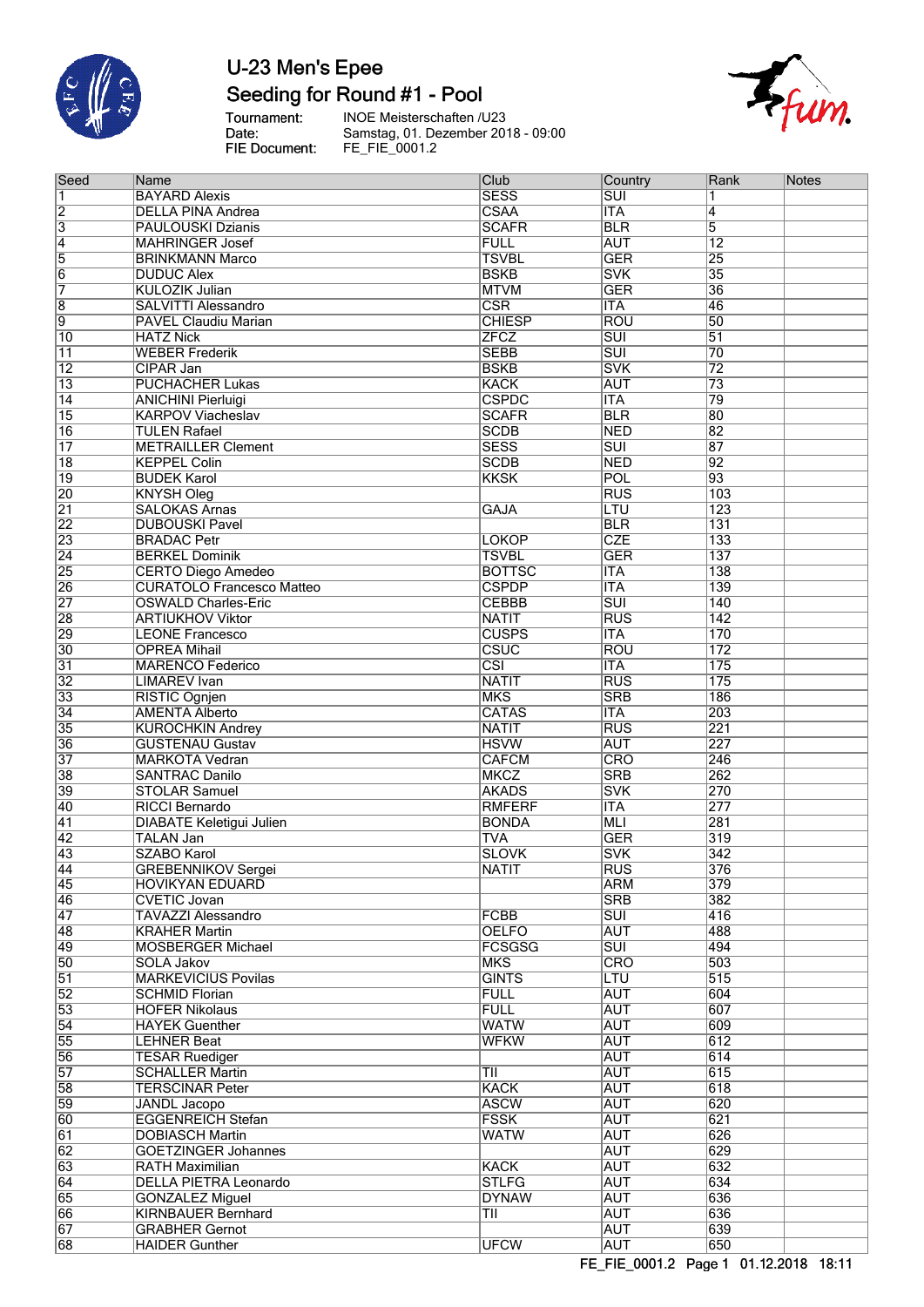## FE\_FIE\_0001.2 Page 2 01.12.2018 18:11

| Seed            | Name                         | Club         | Country                 | Rank | Notes |
|-----------------|------------------------------|--------------|-------------------------|------|-------|
| 69              | <b>CHENAUX Alec</b>          | <b>SEBB</b>  | <b>SUI</b>              |      |       |
| 70              | <b>SPONGA Luca</b>           | <b>ZFCZ</b>  | $\overline{\text{SUI}}$ |      |       |
| $\overline{71}$ | <b>KIRKELS Laurens</b>       | <b>DONQ</b>  | <b>NED</b>              |      |       |
| 72              | <b>STEBLAJ Dominik</b>       | <b>SKL</b>   | <b>SLO</b>              |      |       |
| 73              | <b>NOBILE Konrad</b>         | <b>ASUU</b>  | <b>ITA</b>              |      |       |
| $\overline{74}$ | <b>HORVAT Filip</b>          | <b>CAFCM</b> | <b>CRO</b>              |      |       |
| 75              | <b>SOBOCAN Rok</b>           |              | <b>SLO</b>              |      |       |
| 76              | <b>ANDRIYASHKIN Vladimir</b> |              | <b>RUS</b>              |      |       |
| $\overline{77}$ | SZALAY Jan                   | <b>BA-MS</b> | <b>SVK</b>              |      |       |
| 78              | <b>BAROUSKI Dzmitry</b>      | SCT          | <b>BLR</b>              |      |       |
| 79              | <b>KAMNEV Nikita</b>         |              | <b>RUS</b>              |      |       |
| 80              | <b>SUBIC Ivica</b>           | <b>MKCZ</b>  | <b>SRB</b>              |      |       |
| $\overline{81}$ | <b>POLOZHINTSEV Nikolay</b>  |              | <b>RUS</b>              |      |       |
| 82              | <b>BUYANOV Georgiy</b>       |              | <b>RUS</b>              |      |       |
| 83              | <b>MASARIN Riccardo</b>      | FON.MV       | <b>ITA</b>              |      |       |
| $\overline{84}$ | RASSOLOV Alexey              | <b>NATIT</b> | RUS                     |      |       |
| 85              | <b>KLOTZ Hans</b>            | <b>ZFCZ</b>  | <b>SUI</b>              |      |       |
| 86              | <b>BLIEMEGGER Klaus</b>      | <b>WATW</b>  | <b>AUT</b>              |      |       |
| $\overline{87}$ | PIRVULEASA Ovidiu            | CSUC         | <b>ROU</b>              |      |       |
| 88              | POSLUSHAEV Danila            |              | <b>RUS</b>              |      |       |
| 89              | <b>CATALLO Daniele</b>       | <b>CUSSA</b> | <b>ITA</b>              |      |       |
| $\overline{90}$ | DI SARNO Gennaro             | <b>TOIS</b>  | <b>ITA</b>              |      |       |
| $\overline{91}$ | <b>PRYBILA Thomas</b>        | <b>ASCW</b>  | <b>AUT</b>              |      |       |
| $\overline{92}$ | <b>BRUNOLD Bruce</b>         | <b>ZFCZ</b>  | $\overline{\text{SUI}}$ |      |       |
| 93              | <b>PERSU Mario</b>           | <b>CSUC</b>  | <b>ROU</b>              |      |       |
| $\overline{94}$ | <b>MONTINI Matteo</b>        | <b>STLFG</b> | <b>ITA</b>              |      |       |
| 95              | <b>ANDRIYASHKIN Pavel</b>    | <b>NATIT</b> | <b>RUS</b>              |      |       |
| 96              | <b>TULEN Tristan</b>         | <b>SCDB</b>  | <b>NED</b>              |      |       |
| $\overline{97}$ | <b>EGGENSCHWILER Laurin</b>  | <b>FGKK</b>  | $\overline{\text{SUI}}$ |      |       |
| 98              | <b>PAOLINI Giacomo</b>       | <b>TOIS</b>  | <b>ITA</b>              |      |       |
| 99              | <b>TEOFILOVIC Rajko</b>      | <b>MKCZ</b>  | <b>SRB</b>              |      |       |
| 100             | <b>MINKEVICIUS Lukas</b>     | <b>GAJA</b>  | LTU                     |      |       |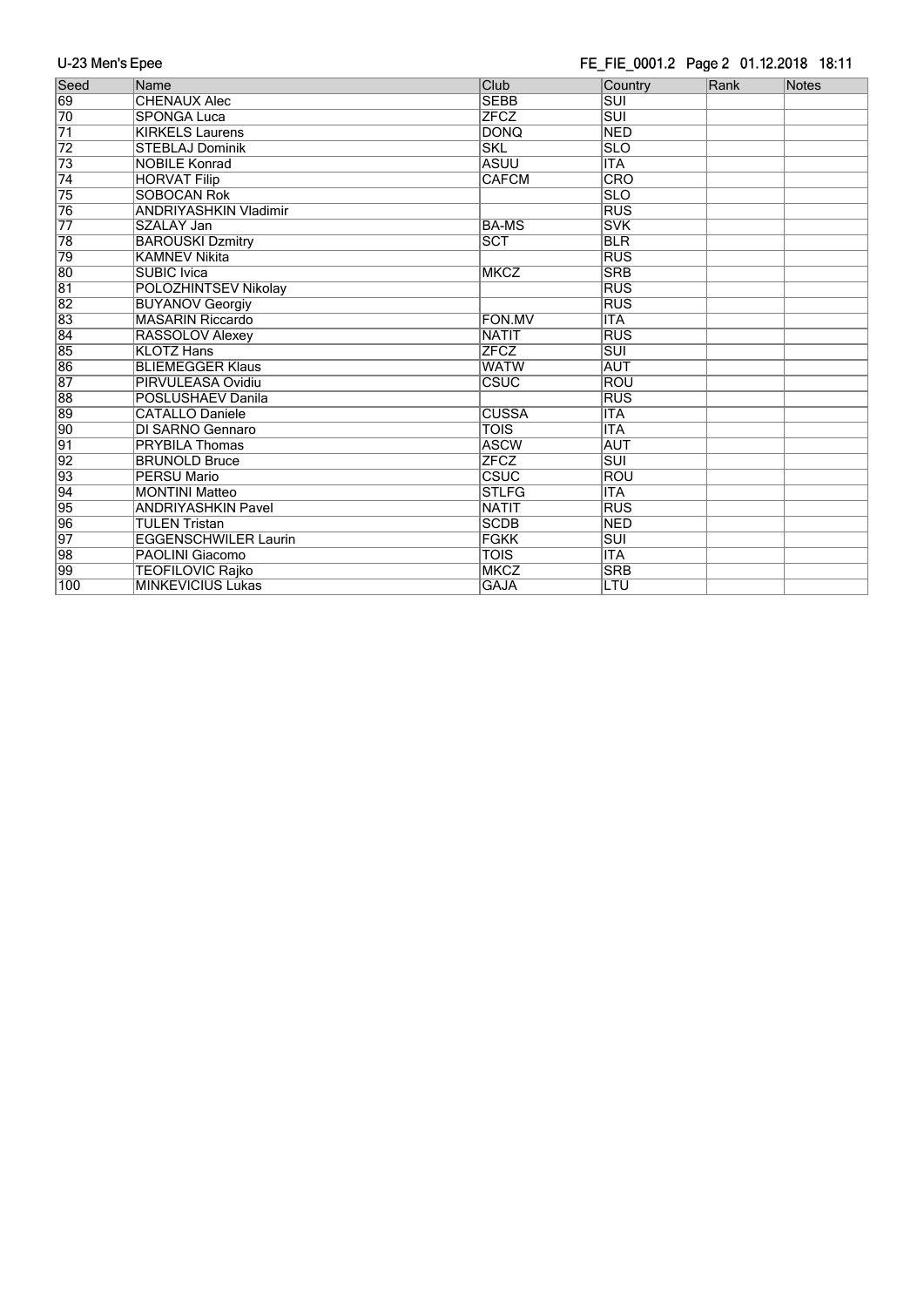

## U-23 Men's Epee Round #1 Pool Results



Tournament: Date: FIE Document:

INOE Meisterschaften /U23 Samstag, 01. Dezember 2018 - 09:00 FE\_FIE\_0007

|                                  | Strip 1                  | Referee(s):                   |                |    |                |                |                |                |                |                |                |      |       |        |           |       |
|----------------------------------|--------------------------|-------------------------------|----------------|----|----------------|----------------|----------------|----------------|----------------|----------------|----------------|------|-------|--------|-----------|-------|
|                                  | 09:00                    | BUGARIN Dimitrije (MKO / SRB) |                |    |                |                |                |                |                |                |                |      |       |        |           |       |
| Name                             |                          | Affiliation                   | #              | 1  | 2              | 3              | 4              | 5              | 6              | 7              | v              |      |       | V/M TS | <b>TR</b> | Ind   |
|                                  | <b>EGGENREICH Stefan</b> | FSSK / AUT                    | 1              |    | D <sub>0</sub> | D4             | D4             | D4             | D <sub>2</sub> | D <sub>3</sub> | 0              |      | 0,00  | 17     | 30        | $-13$ |
| SCDB/NED<br><b>TULEN Tristan</b> |                          | $\overline{2}$                | V <sub>5</sub> |    | V5             | V5             | V <sub>5</sub> | V <sub>5</sub> | D <sub>4</sub> |                | 5              | 0,83 | 29    | 15     | 14        |       |
| <b>PERSU Mario</b>               |                          | CSUC / ROU                    | 3              | V5 | D <sub>4</sub> |                | D <sub>1</sub> | D <sub>2</sub> | V5             | D <sub>3</sub> | $\overline{2}$ |      | 0,33  | 20     | 27        | $-7$  |
|                                  | <b>DOBIASCH Martin</b>   | WATW / AUT                    | $\overline{4}$ | V5 | D <sub>1</sub> | V5             |                | D <sub>0</sub> | D <sub>3</sub> | V5             | 3              |      | 0,50  | 19     | 22        | $-3$  |
| <b>BAYARD Alexis</b>             |                          | SESS / SUI                    | 5              | V5 | D <sub>4</sub> | V5             | V5             |                | V5             | V5             | 5              |      | 0,83  | 29     | 14        | 15    |
| LIMAREV Ivan                     |                          | NATIT / RUS                   | 6              | V5 | D <sub>1</sub> | D <sub>3</sub> | V5             | D <sub>2</sub> |                | V5             | 3              |      | 0,50  | 21     | 24        | $-3$  |
|                                  | <b>LEONE Francesco</b>   | CUSPS / ITA                   | 7              | V5 | V5             | V5             | D <sub>2</sub> | D <sub>1</sub> | D4             |                | 3              |      | 0, 50 | 22     | 25        | $-3$  |

| $\mathbf{\Omega}$    | Strip 2                     | Referee(s):             |                |                |                |                |    |                |                |                |                |      |           |           |            |
|----------------------|-----------------------------|-------------------------|----------------|----------------|----------------|----------------|----|----------------|----------------|----------------|----------------|------|-----------|-----------|------------|
|                      | 09:00                       | <b>SHARIF Aly (GER)</b> |                |                |                |                |    |                |                |                |                |      |           |           |            |
| Name                 |                             | <b>Affiliation</b>      | #              | 1              | $\overline{2}$ | 3              | 4  | 5              | 6              | 7              | v              | V/M  | <b>TS</b> | <b>TR</b> | <b>Ind</b> |
|                      | <b>GOETZINGER Johannes</b>  | <b>AUT</b>              | 1              |                | V <sub>5</sub> | D1             | V5 | D <sub>2</sub> | D <sub>2</sub> | D <sub>2</sub> | $\overline{2}$ | 0,33 | 17        | 27        | $-10$      |
| <b>OPREA Mihail</b>  |                             | CSUC / ROU              | $\overline{2}$ | D4             |                | V5             | V5 | V5             | D4             | D4             | 3              | 0,50 | 27        | 23        | 4          |
|                      | <b>EGGENSCHWILER Laurin</b> | FGKK / SUI              | 3              | V <sub>5</sub> | D <sub>4</sub> |                | V5 | D <sub>3</sub> | D <sub>2</sub> | D <sub>3</sub> | $\overline{2}$ | 0,33 | 22        | 22        | $\Omega$   |
| JANDL Jacopo         |                             | ASCW / AUT              | $\overline{4}$ | D <sub>3</sub> | D <sub>2</sub> | D <sub>1</sub> |    | D <sub>3</sub> | D <sub>1</sub> | D <sub>0</sub> | $\mathbf 0$    | 0,00 | 10        | 30        | $-20$      |
|                      | DELLA PINA Andrea           | CSAA / ITA              | 5              | V <sub>5</sub> | D <sub>2</sub> | V5             | V5 |                | D <sub>3</sub> | V <sub>5</sub> | 4              | 0,67 | 25        | 21        | 4          |
| <b>RISTIC Ognjen</b> |                             | MKS / SRB               | 6              | V5             | V <sub>5</sub> | V5             | V5 | V5             |                | V5             | 6              | 1,00 | 30        | 13        | 17         |
|                      | <b>ANDRIYASHKIN Pavel</b>   | NATIT / RUS             | 7              | V5             | V5             | V5             | V5 | D <sub>3</sub> | D1             |                | 4              | 0,67 | 24        | 19        | 5          |

| 3                       | Strip 3                  | Referee(s):                  |                |                |                |                |                |                |                |                |                |        |    |     |            |
|-------------------------|--------------------------|------------------------------|----------------|----------------|----------------|----------------|----------------|----------------|----------------|----------------|----------------|--------|----|-----|------------|
|                         | 09:00                    | <b>BELLAS Carolina (SVK)</b> |                |                |                |                |                |                |                |                |                |        |    |     |            |
| Name                    |                          | Affiliation                  | #              | 1              | 2              | 3              | 4              | 5              | 6              | 7              | v              | V/M TS |    | TR. | <b>Ind</b> |
| <b>RATH Maximilian</b>  |                          | KACK / AUT                   | 1              |                | D <sub>3</sub> | D <sub>2</sub> | V5             | D <sub>1</sub> | V5             | D <sub>3</sub> | $\overline{2}$ | 0,33   | 19 | 26  | $-7$       |
| <b>ARTIUKHOV Viktor</b> |                          | NATIT / RUS                  | $\overline{2}$ | V <sub>5</sub> |                | D <sub>3</sub> | V5             | V <sub>5</sub> | V5             | D <sub>1</sub> | 4              | 0.67   | 24 | 21  | 3          |
| <b>BRUNOLD Bruce</b>    |                          | ZFCZ / SUI                   | 3              | V5             | V5             |                | V5             | D <sub>2</sub> | V5             | D <sub>2</sub> | 4              | 0.67   | 24 | 18  | 6          |
|                         | <b>TERSCINAR Peter</b>   | KACK / AUT                   | 4              | D4             | D <sub>4</sub> | D <sub>0</sub> |                | D <sub>1</sub> | V5             | D <sub>3</sub> | 1              | 0,17   | 17 | 25  | -8         |
|                         | <b>MARENCO Federico</b>  | CSI/ITA                      | 5              | V5             | D <sub>2</sub> | V5             | V5             |                | V <sub>5</sub> | V <sub>5</sub> | 5              | 0,83   | 27 | 14  | 13         |
| <b>SUBIC</b> Ivica      |                          | MKCZ / SRB                   | 6              | D <sub>2</sub> | D <sub>2</sub> | D <sub>3</sub> | D <sub>0</sub> | D <sub>3</sub> |                | D <sub>1</sub> | 0              | 0,00   | 11 | 30  | $-19$      |
|                         | <b>PAULOUSKI Dzianis</b> | <b>SCAFR/BLR</b>             | 7              | V5             | V5             | V5             | V5             | D <sub>2</sub> | V5             |                | 5              | 0,83   | 27 | 15  | 12         |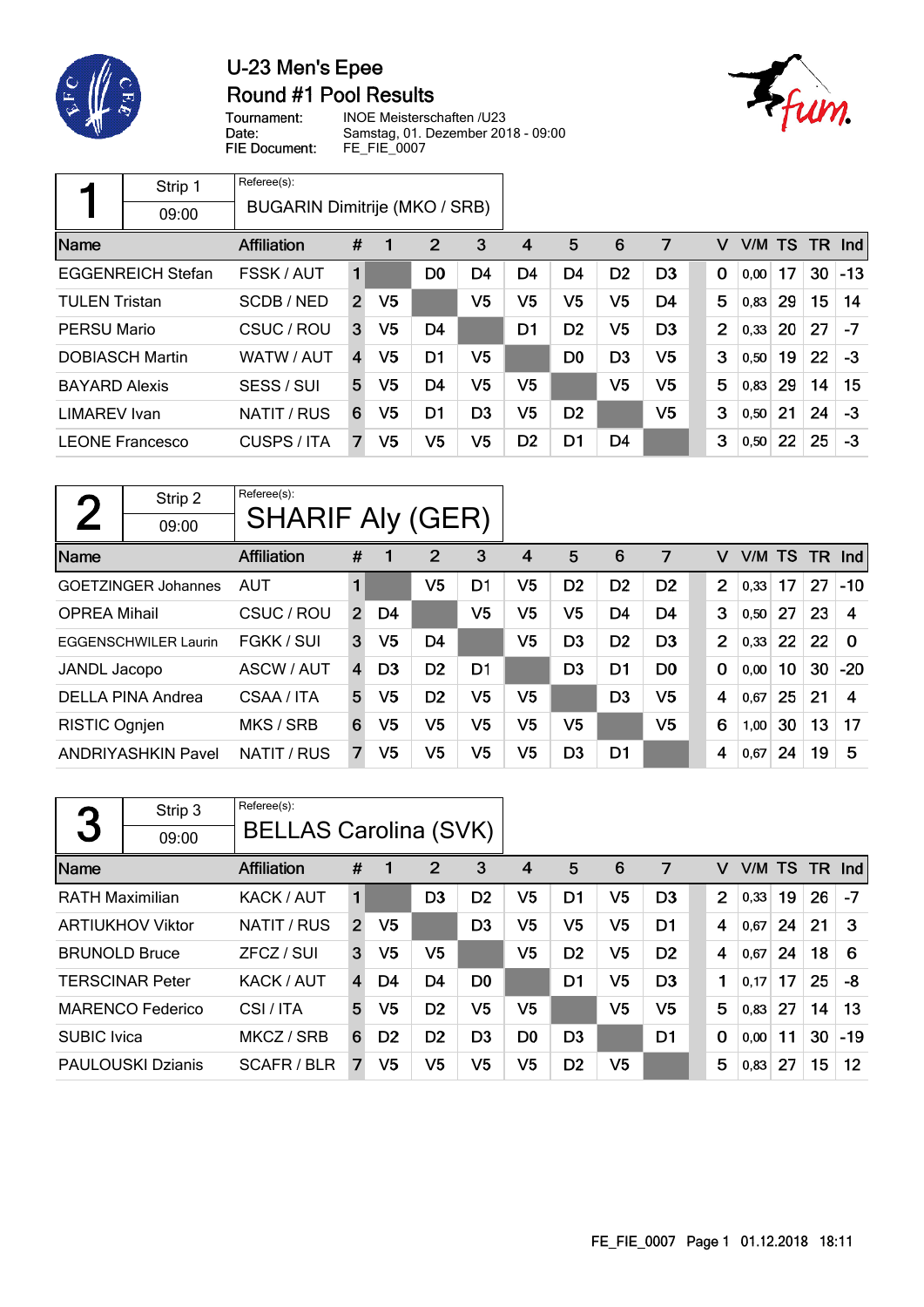| Referee(s):<br>Strip 4<br><b>FRANKEN Leo (GER)</b><br>09:00<br>5<br>7<br>#<br>2<br>3<br>6<br>V/M TS TR<br><b>Affiliation</b><br>$\mathbf 1$<br>4<br>v<br>V <sub>5</sub><br>V <sub>5</sub><br>$\overline{2}$<br>25<br><b>SCHALLER Martin</b><br>D <sub>2</sub><br>D0<br>D <sub>4</sub><br>D <sub>0</sub><br>16<br>TII / AUT<br>1<br>0,33<br>V5<br>V <sub>5</sub><br>V5<br>3<br>24<br>D <sub>0</sub><br>20<br>D4<br><b>KIRKELS Laurens</b><br>DONQ / NED<br>D1<br>0,50<br>$\overline{2}$<br>V <sub>5</sub><br>V <sub>5</sub><br>V <sub>5</sub><br>V5<br>D <sub>3</sub><br>27<br>21<br>D <sub>4</sub><br>4<br>CATAS / ITA<br>6<br><b>AMENTA Alberto</b><br>3<br>0,67<br>5<br>V5<br>V5<br>V5<br>V5<br>15 <sub>1</sub><br>V <sub>5</sub><br>D4<br>FULL / AUT<br>29<br><b>MAHRINGER Josef</b><br>0,83<br>4<br>V <sub>5</sub><br>3<br>V <sub>5</sub><br>V5<br>D <sub>3</sub><br>D <sub>3</sub><br>D <sub>1</sub><br>22<br>23<br>5<br>$-1$<br><b>OSWALD Charles-Eric</b><br>CEBBB / SUI<br>0,50<br>MKCZ / SRB<br>D <sub>2</sub><br>D <sub>4</sub><br>13<br>30<br><b>TEOFILOVIC Rajko</b><br>D1<br>D1<br>D1<br>$\bf{0}$<br>D4<br>6<br>0,00<br>V5<br>V <sub>5</sub><br>15<br>V <sub>5</sub><br>V5<br>D <sub>4</sub><br>D <sub>2</sub><br>4<br>26<br>POSLUSHAEV Danila<br>7<br><b>RUS</b><br>0,67 | <u>, 20 monto apoo</u> |  |  |  |  |  |  |  |  |  |       |
|----------------------------------------------------------------------------------------------------------------------------------------------------------------------------------------------------------------------------------------------------------------------------------------------------------------------------------------------------------------------------------------------------------------------------------------------------------------------------------------------------------------------------------------------------------------------------------------------------------------------------------------------------------------------------------------------------------------------------------------------------------------------------------------------------------------------------------------------------------------------------------------------------------------------------------------------------------------------------------------------------------------------------------------------------------------------------------------------------------------------------------------------------------------------------------------------------------------------------------------------------------------------------------------|------------------------|--|--|--|--|--|--|--|--|--|-------|
|                                                                                                                                                                                                                                                                                                                                                                                                                                                                                                                                                                                                                                                                                                                                                                                                                                                                                                                                                                                                                                                                                                                                                                                                                                                                                        |                        |  |  |  |  |  |  |  |  |  |       |
|                                                                                                                                                                                                                                                                                                                                                                                                                                                                                                                                                                                                                                                                                                                                                                                                                                                                                                                                                                                                                                                                                                                                                                                                                                                                                        |                        |  |  |  |  |  |  |  |  |  |       |
|                                                                                                                                                                                                                                                                                                                                                                                                                                                                                                                                                                                                                                                                                                                                                                                                                                                                                                                                                                                                                                                                                                                                                                                                                                                                                        | Name                   |  |  |  |  |  |  |  |  |  | Ind   |
|                                                                                                                                                                                                                                                                                                                                                                                                                                                                                                                                                                                                                                                                                                                                                                                                                                                                                                                                                                                                                                                                                                                                                                                                                                                                                        |                        |  |  |  |  |  |  |  |  |  | $-9$  |
|                                                                                                                                                                                                                                                                                                                                                                                                                                                                                                                                                                                                                                                                                                                                                                                                                                                                                                                                                                                                                                                                                                                                                                                                                                                                                        |                        |  |  |  |  |  |  |  |  |  | -4    |
|                                                                                                                                                                                                                                                                                                                                                                                                                                                                                                                                                                                                                                                                                                                                                                                                                                                                                                                                                                                                                                                                                                                                                                                                                                                                                        |                        |  |  |  |  |  |  |  |  |  |       |
|                                                                                                                                                                                                                                                                                                                                                                                                                                                                                                                                                                                                                                                                                                                                                                                                                                                                                                                                                                                                                                                                                                                                                                                                                                                                                        |                        |  |  |  |  |  |  |  |  |  | 14    |
|                                                                                                                                                                                                                                                                                                                                                                                                                                                                                                                                                                                                                                                                                                                                                                                                                                                                                                                                                                                                                                                                                                                                                                                                                                                                                        |                        |  |  |  |  |  |  |  |  |  |       |
|                                                                                                                                                                                                                                                                                                                                                                                                                                                                                                                                                                                                                                                                                                                                                                                                                                                                                                                                                                                                                                                                                                                                                                                                                                                                                        |                        |  |  |  |  |  |  |  |  |  | $-17$ |
|                                                                                                                                                                                                                                                                                                                                                                                                                                                                                                                                                                                                                                                                                                                                                                                                                                                                                                                                                                                                                                                                                                                                                                                                                                                                                        |                        |  |  |  |  |  |  |  |  |  | 11    |

|                                  | Strip 5                  | Referee(s):                 |                |                |                |                |                |                |                |                |             |           |                 |    |            |
|----------------------------------|--------------------------|-----------------------------|----------------|----------------|----------------|----------------|----------------|----------------|----------------|----------------|-------------|-----------|-----------------|----|------------|
| 5                                | 09:00                    | ROUYER Elodie (AFCBB / SUI) |                |                |                |                |                |                |                |                |             |           |                 |    |            |
| Name                             |                          | <b>Affiliation</b>          | #              | 1              | 2              | 3              | 4              | 5              | 6              | 7              | v           | V/M TS TR |                 |    | <b>Ind</b> |
| <b>TESAR Ruediger</b>            |                          | <b>AUT</b>                  | 1              |                | D <sub>2</sub> | D <sub>3</sub> | D <sub>2</sub> | D <sub>0</sub> | D <sub>2</sub> | D <sub>3</sub> | $\mathbf 0$ | 0,00      | 12 <sup>°</sup> | 30 | $-18$      |
| <b>CURATOLO Francesco Matteo</b> |                          | CSPDP / ITA                 | $\overline{2}$ | V <sub>5</sub> |                | V5             | V5             | D <sub>2</sub> | V5             | V5             | 5           | 0,83      | 27              | 15 | 12         |
|                                  | <b>MINKEVICIUS Lukas</b> | GAJA / LTU                  | 3              | V5             | D <sub>1</sub> |                | V5             | D <sub>1</sub> | D <sub>2</sub> | V <sub>5</sub> | 3           | 0,50      | 19              | 25 | -6         |
|                                  | DELLA PIETRA Leonardo    | STLFG/AUT                   | $\overline{4}$ | V5             | D <sub>1</sub> | D <sub>3</sub> |                | D1             | D <sub>1</sub> | D <sub>1</sub> | 1           | 0.17      | 12              | 27 | $-15$      |
|                                  | <b>BRINKMANN Marco</b>   | TSVBL / GER                 | 5              | V5             | V5             | V5             | V5             |                | V <sub>5</sub> | D <sub>4</sub> | 5           | 0,83      | 29              | 13 | 16         |
|                                  | <b>KUROCHKIN Andrey</b>  | NATIT / RUS                 | 6              | V5             | D <sub>3</sub> | V5             | V5             | D <sub>4</sub> |                | V5             | 4           | 0,67      | 27              | 19 | 8          |
|                                  | PIRVULEASA Ovidiu        | CSUC / ROU                  | 7              | V5             | D <sub>3</sub> | D4             | V5             | V <sub>5</sub> | D <sub>4</sub> |                | 3           | 0,50      | 26              | 23 | 3          |

|                        | Strip 6                 | Referee(s):                   |                |                |                |                |                |                |                |                |           |    |    |               |
|------------------------|-------------------------|-------------------------------|----------------|----------------|----------------|----------------|----------------|----------------|----------------|----------------|-----------|----|----|---------------|
|                        | 09:00                   | KNEZEVIC Katarina (MKS / SRB) |                |                |                |                |                |                |                |                |           |    |    |               |
| Name                   |                         | <b>Affiliation</b>            | #              |                | $\overline{2}$ | 3              | $\overline{4}$ | 5              | 6              | v              | V/M TS TR |    |    | $\lfloor$ Ind |
| <b>LEHNER Beat</b>     |                         | WFKW / AUT                    | 1              |                | D <sub>4</sub> | D <sub>1</sub> | V <sub>5</sub> | D <sub>1</sub> | D <sub>3</sub> |                | 0.20      | 14 | 23 | -9            |
| <b>GUSTENAU Gustav</b> |                         | HSVW / AUT                    | $\overline{2}$ | V5             |                | D3             | D <sub>2</sub> | D <sub>2</sub> | V5             | $\overline{2}$ | 0.40      | 17 | 22 | -5            |
| <b>BERKEL Dominik</b>  |                         | <b>TSVBL / GER</b>            | 3              | V5             | V5             |                | D <sub>3</sub> | D <sub>3</sub> | V <sub>5</sub> | 3              | 0.60      | 21 | 18 | -3            |
| <b>DUDUC Alex</b>      |                         | <b>BSKB/SVK</b>               | $\overline{4}$ | D <sub>3</sub> | V5             | V5             |                | D4             | D <sub>1</sub> | 2              | 0.40      | 18 | 20 | $-2$          |
|                        | <b>MASARIN Riccardo</b> | FON.MV / ITA                  | 5              | V5             | V5             | V5             | V5             |                | V5             | 5              | 1,00      | 25 | 13 | 12            |
| <b>CHENAUX Alec</b>    |                         | SEBB / SUI                    | 6              | V5             | D3             | D4             | V5             | D <sub>3</sub> |                | 2              | 0,40      | 20 | 19 |               |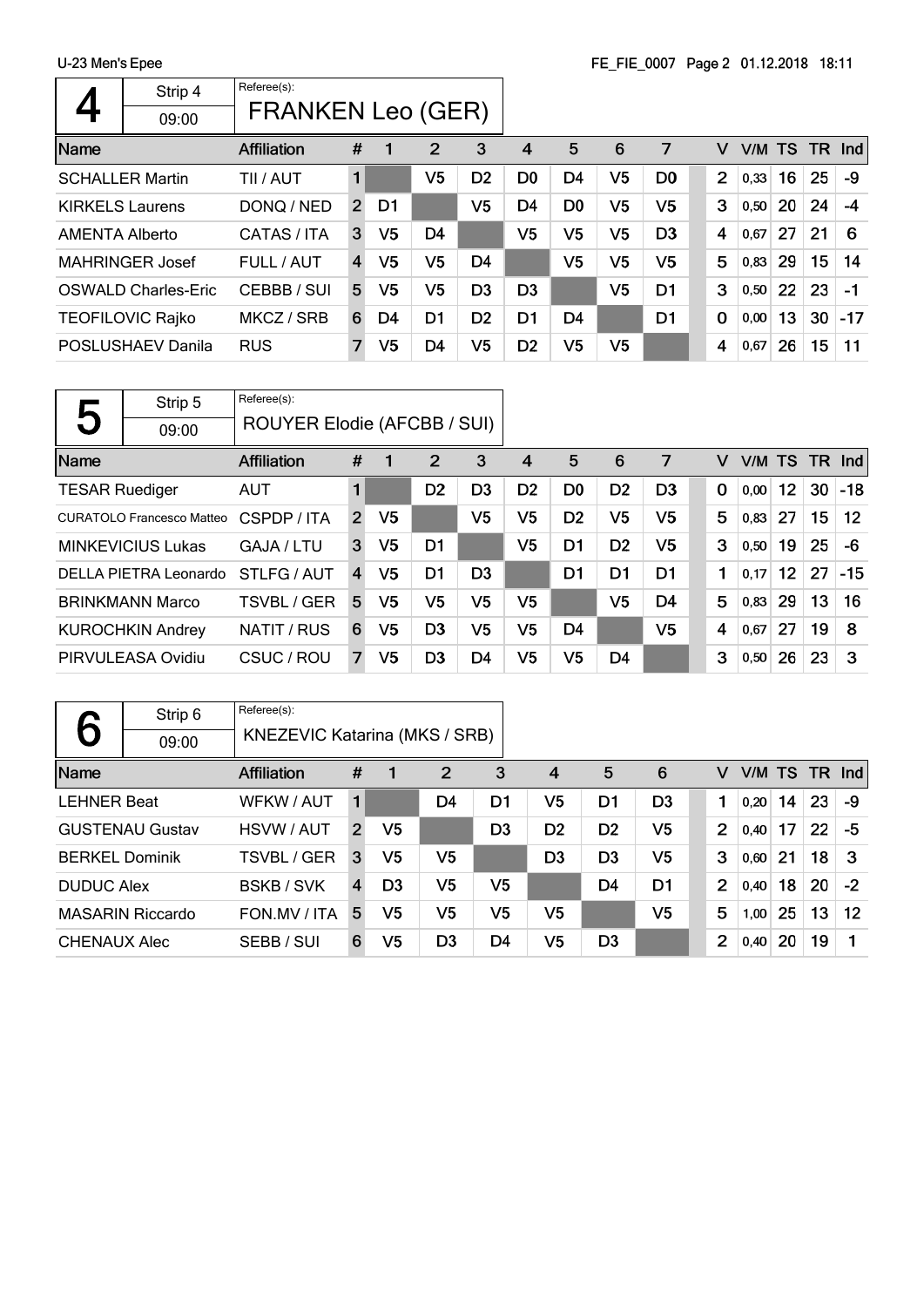|                        | Strip 7               | Referee(s):                 |                |                |                |                |                |                |                |                |        |    |    |          |
|------------------------|-----------------------|-----------------------------|----------------|----------------|----------------|----------------|----------------|----------------|----------------|----------------|--------|----|----|----------|
|                        | 09:00                 | <b>TOLASOVA Diana (RUS)</b> |                |                |                |                |                |                |                |                |        |    |    |          |
| Name                   |                       | Affiliation                 | #              |                | $\overline{2}$ | 3              | $\overline{4}$ | 5              | 6              | v              | V/M TS |    |    | $TR$ Ind |
| <b>HAYEK Guenther</b>  |                       | WATW / AUT                  | 1              |                | V5             | D3             | D <sub>2</sub> | D <sub>3</sub> | V <sub>5</sub> | $\overline{2}$ | 0.40   | 18 | 19 | -1       |
| <b>GONZALEZ Miguel</b> |                       | DYNAW / AUT                 | 2              | D <sub>2</sub> |                | V5             | D1             | D <sub>2</sub> | D <sub>1</sub> |                | 0,20   | 11 | 24 | $-13$    |
|                        | <b>MARKOTA Vedran</b> | CAFCM / CRO 3               |                | V5             | D <sub>4</sub> |                | D <sub>4</sub> | D <sub>4</sub> | V <sub>5</sub> | $\overline{2}$ | 0.40   | 22 | 21 |          |
|                        | CERTO Diego Amedeo    | <b>BOTTSC/ITA</b>           | $\overline{4}$ | V <sub>5</sub> | V5             | V5             |                | D4             | V5             | 4              | 0,80   | 24 | 16 | -8       |
| <b>KLOTZ Hans</b>      |                       | ZFCZ / SUI                  | 5              | V5             | V5             | V5             | V5             |                | V5             | 5              | 1,00   | 25 | 16 | -9       |
| KULOZIK Julian         |                       | MTVM / GER                  | 6              | D <sub>2</sub> | V5             | D <sub>3</sub> | D4             | D <sub>3</sub> |                |                | 0,20   | 17 | 21 | -4       |

|                       | Strip 8                   | Referee(s):                          |                |                |                |                |                |                |                |             |        |    |    |          |
|-----------------------|---------------------------|--------------------------------------|----------------|----------------|----------------|----------------|----------------|----------------|----------------|-------------|--------|----|----|----------|
| 8                     | 09:00                     | HABLUTZEL-BURKI Gianna (FZBRS / SUI) |                |                |                |                |                |                |                |             |        |    |    |          |
| Name                  |                           | <b>Affiliation</b>                   | #              |                | 2              | 3              | $\overline{4}$ | 5              | 6              | v           | V/M TS |    |    | $TR$ Ind |
|                       | <b>KIRNBAUER Bernhard</b> | TII / AUT                            |                |                | V5             | V5             | V5             | V5             | D <sub>4</sub> | 4           | 0.80   | 24 | 17 | - 7      |
| <b>HOFER Nikolaus</b> |                           | FULL / AUT                           | $\overline{2}$ | D <sub>3</sub> |                | V5             | D <sub>2</sub> | D <sub>4</sub> | D <sub>3</sub> |             | 0,20   | 17 | 24 | $-7$     |
| <b>SANTRAC Danilo</b> |                           | MKCZ / SRB                           | 3              | D4             | D4             |                | D <sub>2</sub> | D <sub>4</sub> | D <sub>2</sub> | $\mathbf 0$ | 0,00   | 16 | 25 | -9       |
|                       | RASSOLOV Alexey           | NATIT / RUS                          | 4              | D <sub>2</sub> | V <sub>5</sub> | V <sub>5</sub> |                | V <sub>5</sub> | V <sub>5</sub> | 4           | 0,80   | 22 | 14 | 8        |
|                       | SALVITTI Alessandro       | CSR / ITA                            | 5              | D <sub>3</sub> | V <sub>5</sub> | V <sub>5</sub> | D1             |                | V <sub>5</sub> | 3           | 0,60   | 19 | 22 | $-3$     |
| <b>BRADAC</b> Petr    |                           | LOKOP / CZE                          | 6              | V5             | V <sub>5</sub> | V5             | D <sub>4</sub> | D <sub>4</sub> |                | 3           | 0,60   | 23 | 19 | 4        |

|                       | Strip 9                     | Referee(s):              |                |                |                |                |                |                |                |                |                |        |    |     |            |
|-----------------------|-----------------------------|--------------------------|----------------|----------------|----------------|----------------|----------------|----------------|----------------|----------------|----------------|--------|----|-----|------------|
| 9                     | 09:00                       | DE ROBBIO Federico (ITA) |                |                |                |                |                |                |                |                |                |        |    |     |            |
| Name                  |                             | <b>Affiliation</b>       | #              | 1              | 2              | 3              | 4              | 5              | 6              | 7              | v              | V/M TS |    | TR. | <b>Ind</b> |
|                       | <b>GRABHER Gernot</b>       | <b>AUT</b>               | 1              |                | D <sub>2</sub> | D0             | D1             | D <sub>3</sub> | D <sub>2</sub> | D <sub>2</sub> | $\mathbf 0$    | 0,00   | 10 | 26  | $-16$      |
| PAOLINI Giacomo       |                             | TOIS / ITA               | $\overline{2}$ | V <sub>5</sub> |                | D <sub>3</sub> | V5             | V5             | V <sub>5</sub> | V5             | 5              | 0,83   | 28 | 19  | 9          |
|                       | <b>MARKEVICIUS Povilas</b>  | GINTS / LTU              | 3              | V5             | V <sub>4</sub> |                | D <sub>3</sub> | D <sub>2</sub> | D <sub>3</sub> | D <sub>2</sub> | 2              | 0,33   | 19 | 22  | $-3$       |
| <b>DUBOUSKI Pavel</b> |                             | <b>BLR</b>               | 4              | V <sub>2</sub> | D <sub>2</sub> | V5             |                | D <sub>1</sub> | D <sub>2</sub> | D <sub>4</sub> | $\overline{2}$ | 0,33   | 16 | 24  | -8         |
|                       | <b>PAVEL Claudiu Marian</b> | CHIESP / ROU             | 5              | V4             | D <sub>3</sub> | V4             | V5             |                | D <sub>0</sub> | D1             | 3              | 0,50   | 17 | 21  | -4         |
| <b>STOLAR Samuel</b>  |                             | AKADS / SVK              | 6              | V5             | D4             | V5             | V5             | V5             |                | D <sub>4</sub> | 4              | 0,67   | 28 | 17  | 11         |
|                       | <b>BUYANOV Georgiy</b>      | <b>RUS</b>               | 7              | V5             | D4             | V5             | V5             | V5             | V <sub>5</sub> |                | 5              | 0,83   | 29 | 18  | 11         |

| 10                    | Strip 10<br>09:00    | Referee(s):<br><b>CARVAJAL Jesus (ITA)</b> |                |                |                |                |                |                |                |                |      |        |           |            |
|-----------------------|----------------------|--------------------------------------------|----------------|----------------|----------------|----------------|----------------|----------------|----------------|----------------|------|--------|-----------|------------|
| Name                  |                      | <b>Affiliation</b>                         | #              |                | 2              | 3              | 4              | 5              | 6              | v              |      | V/M TS | <b>TR</b> | <b>Ind</b> |
| <b>HAIDER Gunther</b> |                      | UFCW / AUT                                 |                |                | D1             | D <sub>2</sub> | D <sub>2</sub> | D <sub>4</sub> | D <sub>2</sub> | 0              | 0.00 | 11     | 25        | $-14$      |
| <b>SCHMID Florian</b> |                      | FULL / AUT                                 | $\overline{2}$ | V <sub>5</sub> |                | V5             | D4             | D <sub>3</sub> | V5             | 3              | 0,60 | 22     | 17        | 5          |
| <b>SALOKAS Arnas</b>  |                      | GAJA / LTU                                 | 3              | V <sub>5</sub> | D <sub>2</sub> |                | D <sub>3</sub> | D <sub>3</sub> | V <sub>5</sub> | $\overline{2}$ | 0,40 | 18     | 18        | $\Omega$   |
| <b>RICCI Bernardo</b> |                      | RMFERF / ITA                               | $\overline{4}$ | V <sub>5</sub> | V5             | V <sub>4</sub> |                | D4             | D <sub>4</sub> | 3              | 0,60 | 22     | 19        | 3          |
|                       | POLOZHINTSEV Nikolay | <b>RUS</b>                                 | 5              | V5             | V5             | V5             | V5             |                | V <sub>5</sub> | 5              | 1,00 | 25     | 18        | 7          |
| <b>HATZ Nick</b>      |                      | ZFCZ / SUI                                 | 6              | V <sub>5</sub> | D4             | D <sub>2</sub> | V5             | D4             |                | $\overline{2}$ | 0,40 | 20     | 21        | $-1$       |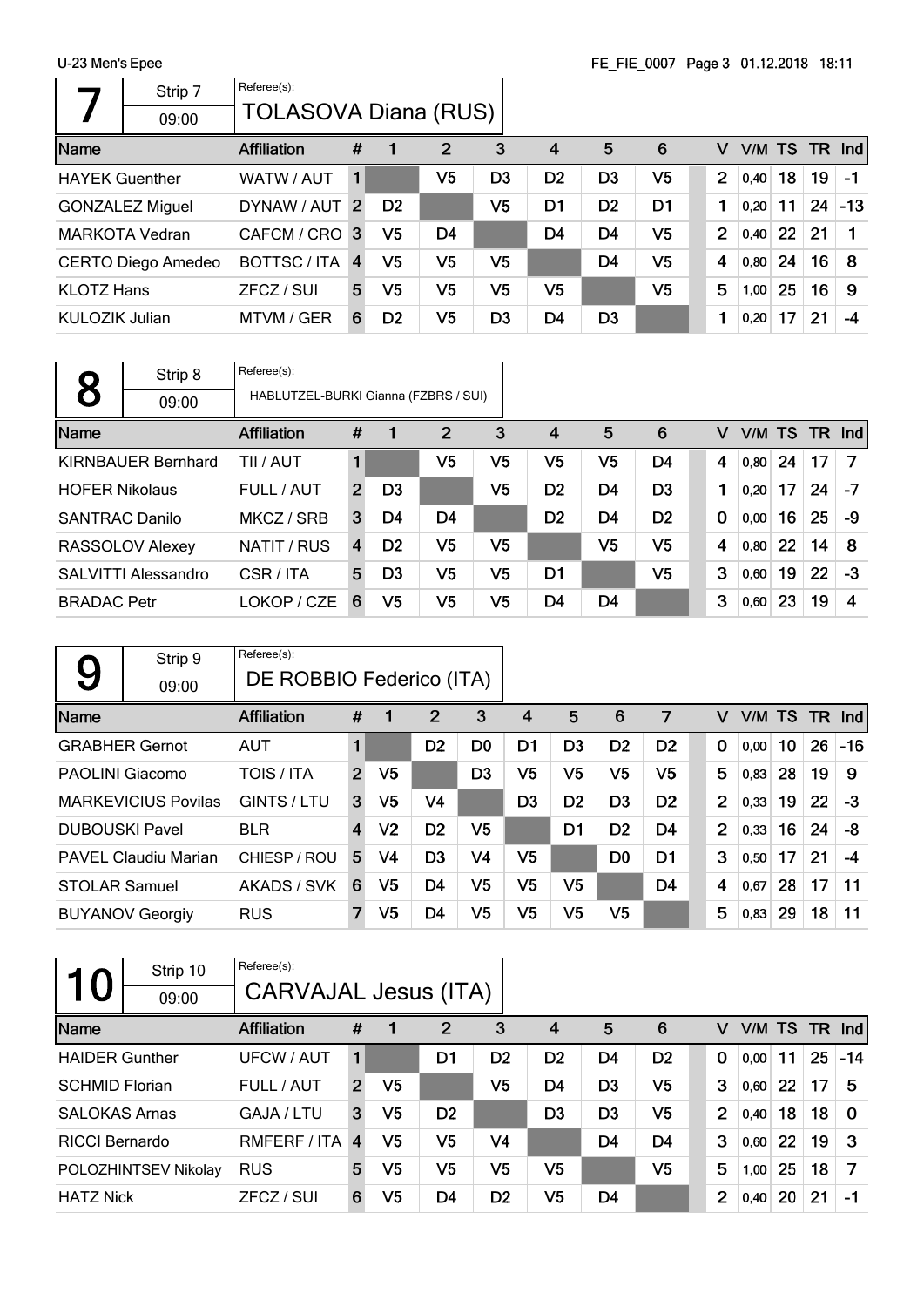r

|                        | Strip 11                 | Referee(s):                 |                         |                |                |                |                |                |                |                |                |        |    |     |       |
|------------------------|--------------------------|-----------------------------|-------------------------|----------------|----------------|----------------|----------------|----------------|----------------|----------------|----------------|--------|----|-----|-------|
|                        | 09:00                    | BEREUTER Roman (FUMM / AUT) |                         |                |                |                |                |                |                |                |                |        |    |     |       |
| Name                   |                          | <b>Affiliation</b>          | #                       | 1              | $\overline{2}$ | 3              | 4              | 5              | 6              | 7              | v              | V/M TS |    | TR. | Ind   |
| <b>KNYSH Oleg</b>      |                          | <b>RUS</b>                  |                         |                | V5             | V <sub>5</sub> | V4             | V <sub>5</sub> | V <sub>5</sub> | V <sub>5</sub> | 6              | 1,00   | 29 | 13  | 16    |
|                        | <b>STEBLAJ Dominik</b>   | SKL / SLO                   | $\overline{2}$          | D <sub>3</sub> |                | D <sub>4</sub> | D <sub>0</sub> | D <sub>0</sub> | D <sub>4</sub> | D <sub>0</sub> | 0              | 0,00   | 11 | 30  | $-19$ |
| <b>CATALLO Daniele</b> |                          | CUSSA / ITA                 | 3                       | D1             | V5             |                | D <sub>2</sub> | D4             | D <sub>3</sub> | D <sub>2</sub> | 1              | 0,17   | 17 | 29  | $-12$ |
| <b>WEBER Frederik</b>  |                          | SEBB / SUI                  | $\overline{\mathbf{4}}$ | D <sub>3</sub> | V5             | V5             |                | V5             | V5             | D <sub>3</sub> | 4              | 0.67   | 26 | 16  | 10    |
|                        | <b>BLIEMEGGER Klaus</b>  | WATW / AUT                  | 5                       | D <sub>3</sub> | V5             | V5             | D <sub>2</sub> |                | D <sub>4</sub> | D <sub>2</sub> | $\overline{2}$ | 0,33   | 21 | 24  | $-3$  |
|                        | DIABATE Keletigui Julien | BONDA / MLI                 | 6                       | D1             | V5             | V5             | D <sub>3</sub> | V5             |                | D <sub>3</sub> | 3              | 0,50   | 22 | 26  | $-4$  |
| SOLA Jakov             |                          | MKS / CRO                   | 7                       | D <sub>2</sub> | V5             | V5             | V5             | V5             | V5             |                | 5              | 0,83   | 27 | 15  | 12    |

| 1 つ                   | Strip 12                 | Referee(s):                     |                |                |                |    |                |                |                |                |                |        |    |           |       |
|-----------------------|--------------------------|---------------------------------|----------------|----------------|----------------|----|----------------|----------------|----------------|----------------|----------------|--------|----|-----------|-------|
|                       | 09:00                    | MANOLACHE Cristina (FULL / AUT) |                |                |                |    |                |                |                |                |                |        |    |           |       |
| Name                  |                          | <b>Affiliation</b>              | #              | 1              | $\overline{2}$ | 3  | 4              | 5              | 6              | 7              | v              | V/M TS |    | <b>TR</b> | Ind   |
| <b>BUDEK Karol</b>    |                          | <b>KKSK / POL</b>               | 1              |                | V <sub>5</sub> | V5 | V5             | D <sub>4</sub> | V <sub>5</sub> | V5             | 5              | 0.83   | 29 | 16        | 13    |
|                       | <b>MOSBERGER Michael</b> | FCSGSG / SUI                    | 2              | D1             |                | V5 | D <sub>1</sub> | D <sub>2</sub> | V <sub>5</sub> | D <sub>1</sub> | $\overline{2}$ | 0,33   | 15 | 22        | $-7$  |
| <b>PRYBILA Thomas</b> |                          | ASCW / AUT                      | 3              | D1             | D <sub>1</sub> |    | D <sub>0</sub> | D <sub>0</sub> | D1             | D <sub>0</sub> | $\mathbf 0$    | 0,00   | 3  | 30        | $-27$ |
| <b>TALAN Jan</b>      |                          | TVA / GER                       | $\overline{4}$ | D <sub>2</sub> | V <sub>5</sub> | V5 |                | V <sub>5</sub> | V <sub>5</sub> | D <sub>3</sub> | 4              | 0,67   | 25 | 14        | 11    |
| <b>KAMNEV Nikita</b>  |                          | <b>RUS</b>                      | 5              | V5             | V <sub>5</sub> | V5 | D <sub>1</sub> |                | V <sub>5</sub> | D <sub>2</sub> | 4              | 0,67   | 23 | 18        | 5     |
| <b>NOBILE Konrad</b>  |                          | ASUU / ITA                      | 6              | D4             | D <sub>1</sub> | V5 | D <sub>2</sub> | D <sub>2</sub> |                | D <sub>2</sub> | 1              | 0,17   | 16 | 26        | $-10$ |
| CIPAR Jan             |                          | <b>BSKB/SVK</b>                 | 7              | D <sub>3</sub> | V <sub>5</sub> | V5 | V <sub>5</sub> | V <sub>5</sub> | V <sub>5</sub> |                | 5              | 0,83   | 28 | 13        | 15    |

| 13                  | Strip 13                  | Referee(s):           |                |                |                |    |                |                |                |                |   |      |           |           |                   |
|---------------------|---------------------------|-----------------------|----------------|----------------|----------------|----|----------------|----------------|----------------|----------------|---|------|-----------|-----------|-------------------|
|                     | 09:00                     | LEITNER Barbara (AUT) |                |                |                |    |                |                |                |                |   |      |           |           |                   |
| Name                |                           | <b>Affiliation</b>    | #              | 1              | 2              | 3  | 4              | 5              | 6              | 7              | v | V/M  | <b>TS</b> | <b>TR</b> | Ind               |
|                     | DI SARNO Gennaro          | <b>TOIS / ITA</b>     | 1              |                | V5             | V5 | V5             | V5             | D4             | V5             | 5 | 0,83 | 29        | 17        | $12 \overline{ }$ |
| SZABO Karol         |                           | SLOVK / SVK           | $\overline{2}$ | D <sub>2</sub> |                | V5 | D3             | D1             | V <sub>5</sub> | V5             | 3 | 0,50 | 21        | 21        | $\Omega$          |
| <b>HORVAT Filip</b> |                           | CAFCM / CRO           | 3              | D <sub>3</sub> | D <sub>0</sub> |    | D1             | D <sub>3</sub> | D4             | D4             | 0 | 0,00 | 15        | 30        | $-15$             |
|                     | <b>BAROUSKI Dzmitry</b>   | SCT / BLR             | 4              | D <sub>2</sub> | V4             | V5 |                | V <sub>3</sub> | V5             | V5             | 5 | 0,83 | 24        | 15        | -9                |
| <b>KEPPEL Colin</b> |                           | SCDB/NED              | 5              | D <sub>2</sub> | V5             | V5 | D <sub>2</sub> |                | D <sub>4</sub> | V <sub>5</sub> | 3 | 0,50 | 23        | 20        | 3                 |
|                     | <b>TAVAZZI Alessandro</b> | FCBB / SUI            | 6              | V5             | D4             | V5 | D3             | V <sub>5</sub> |                | V5             | 4 | 0,67 | 27        | 25        | 2                 |
|                     | <b>PUCHACHER Lukas</b>    | KACK / AUT            | 7              | D3             | D <sub>3</sub> | V5 | D <sub>1</sub> | D <sub>3</sub> | D3             |                |   | 0,17 | 18        | 29        | $-11$             |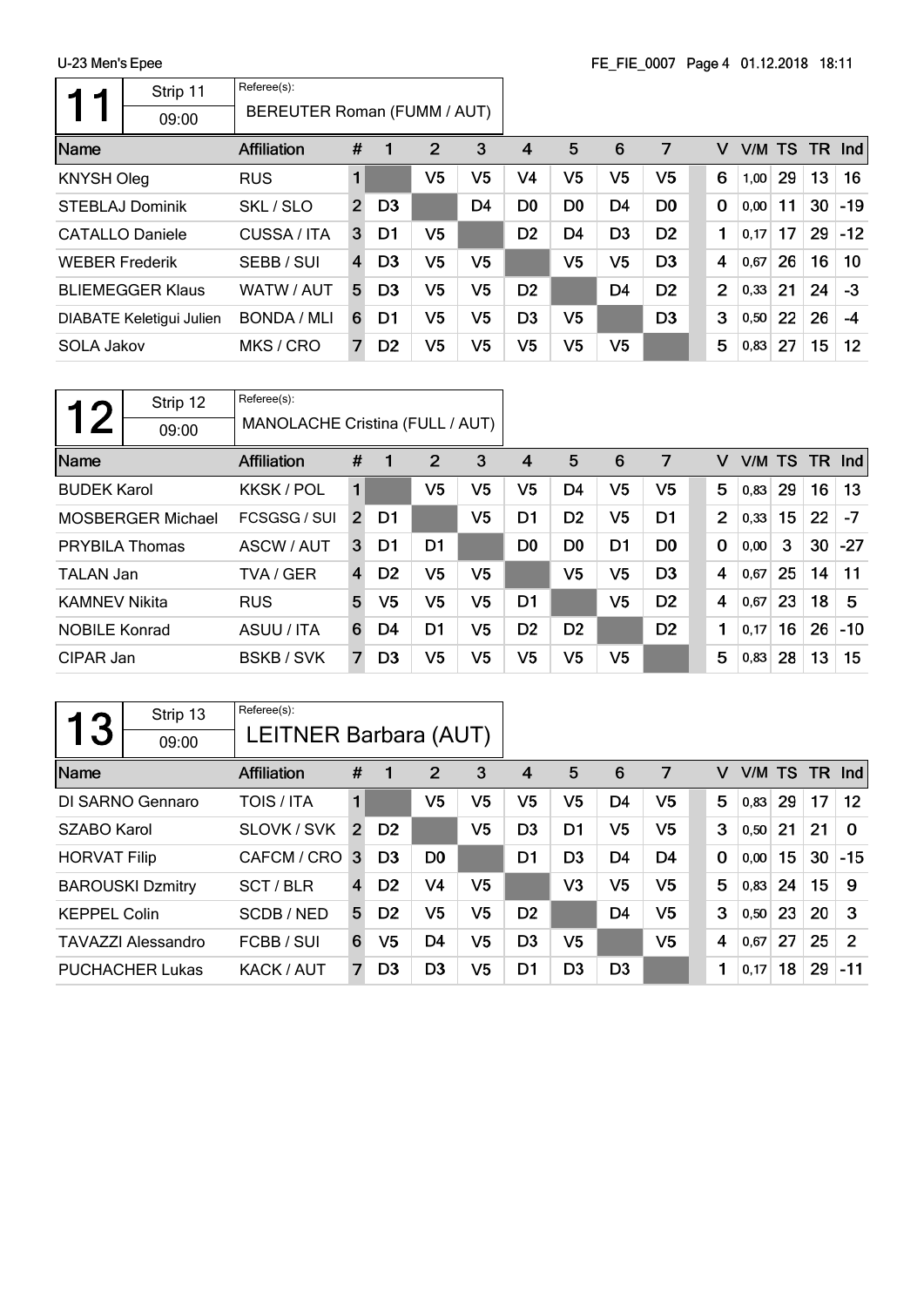|                      | Strip 14                  | Referee(s):                             |                |                |                |                |                |                |                |             |        |    |    |          |
|----------------------|---------------------------|-----------------------------------------|----------------|----------------|----------------|----------------|----------------|----------------|----------------|-------------|--------|----|----|----------|
| 14                   | 09:00                     | <b>OPRZEDEK Maximilian (FUMM / AUT)</b> |                |                |                |                |                |                |                |             |        |    |    |          |
| Name                 |                           | Affiliation                             | #              |                | $\overline{2}$ | 3              | $\overline{4}$ | 5              | 6              | v           | V/M TS |    |    | $TR$ Ind |
| <b>SOBOCAN Rok</b>   |                           | <b>SLO</b>                              |                |                | D <sub>0</sub> | D <sub>0</sub> | D <sub>0</sub> | D <sub>0</sub> | D <sub>4</sub> | $\mathbf 0$ | 0,00   | 4  | 25 | $ -21$   |
| SZALAY Jan           |                           | <b>BA-MS / SVK</b>                      | 2              | V <sub>5</sub> |                | V5             | V5             | D <sub>4</sub> | V <sub>5</sub> | 4           | 0,80   | 24 | 13 | 11       |
|                      | <b>ANICHINI Pierluigi</b> | CSPDC / ITA                             | 3              | V <sub>5</sub> | D <sub>2</sub> |                | V5             | D <sub>2</sub> | V <sub>5</sub> | 3           | 0,60   | 19 | 16 | -3       |
| <b>KRAHER Martin</b> |                           | OELFO / AUT                             | $\overline{4}$ | V <sub>5</sub> | D <sub>2</sub> | D <sub>3</sub> |                | D <sub>3</sub> | D <sub>4</sub> |             | 0.20   | 17 | 20 | -3       |
|                      | <b>METRAILLER Clement</b> | SESS / SUI                              | 5.             | V5             | V5             | V5             | V5             |                | D <sub>4</sub> | 4           | 0,80   | 24 | 14 | 10       |
|                      | <b>GREBENNIKOV Sergei</b> | NATIT / RUS                             | 6              | V <sub>5</sub> | D4             | D <sub>3</sub> | V5             | V <sub>5</sub> |                | 3           | 0,60   | 22 | 22 | $\Omega$ |

| 5                     | Strip 15<br>09:00            | Referee(s):<br>SOMOSKOY Peter (AUT)<br><b>RICHTER Anatole (AUT)</b> |                |                |                |                |                |                |                |                |                |      |           |        |       |
|-----------------------|------------------------------|---------------------------------------------------------------------|----------------|----------------|----------------|----------------|----------------|----------------|----------------|----------------|----------------|------|-----------|--------|-------|
| Name                  |                              | <b>Affiliation</b>                                                  | #              |                | 2              | 3              | 4              | 5              | 6              | 7              | v              | V/M  | <b>TS</b> | TR Ind |       |
|                       | <b>ANDRIYASHKIN Vladimir</b> | <b>RUS</b>                                                          | 1              |                | D <sub>2</sub> | D4             | V5             | D <sub>4</sub> | D <sub>3</sub> | V5             | $\overline{2}$ | 0,33 | 23        | 26     | $-3$  |
| <b>MONTINI Matteo</b> |                              | STLFG/ITA                                                           | $\overline{2}$ | V <sub>5</sub> |                | V5             | D <sub>2</sub> | D <sub>3</sub> | V5             | D <sub>2</sub> | 3              | 0,50 | 22        | 19     | 3     |
|                       | <b>KARPOV Viacheslav</b>     | SCAFR/BLR                                                           | 3              | V5             | D <sub>2</sub> |                | V5             | V5             | V5             | D4             | 4              | 0,67 | 26        | 18     | 8     |
| <b>SPONGA Luca</b>    |                              | ZFCZ / SUI                                                          | 4              | D4             | V <sub>5</sub> | D1             |                | V4             | V5             | V5             | 4              | 0,67 | 24        | 15     | 9     |
| <b>TULEN Rafael</b>   |                              | SCDB/NED                                                            | 5              | V5             | V5             | D <sub>2</sub> | D1             |                | V5             | V5             | 4              | 0,67 | 23        | 20     | 3     |
| <b>CVETIC Jovan</b>   |                              | <b>SRB</b>                                                          | 6              | V4             | D <sub>0</sub> | D1             | D <sub>1</sub> | D <sub>3</sub> |                | D <sub>2</sub> | 1              | 0.17 | 11        | 28     | $-17$ |
|                       | <b>HOVIKYAN EDUARD</b>       | <b>ARM</b>                                                          | 7              | D <sub>3</sub> | V5             | V <sub>5</sub> | D1             | D1             | V5             |                | 3              | 0,50 | 20        | 23     | -3    |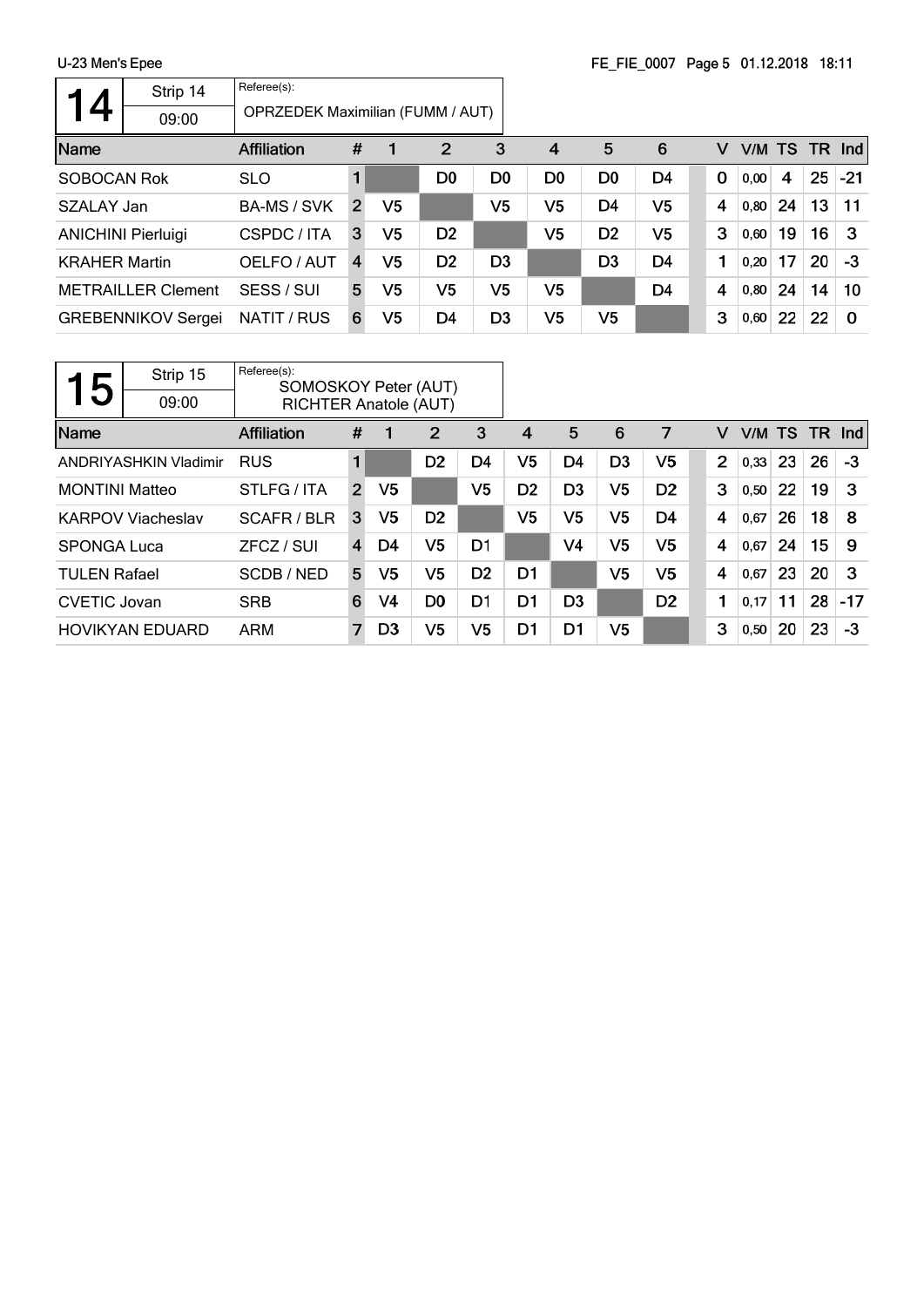

# U-23 Men's Epee Seeding for Round #2 - DE

Tournament:<br>Date: FIE Document:

INOE Meisterschaften /U23 Samstag, 01. Dezember 2018 - 09:00 FE\_FIE\_0008



| Seed                                  | Name                             | Club                     | Country                 | V              | V/M            | <b>TS</b>       | ∣TR             | Ind             | <b>Notes</b> |
|---------------------------------------|----------------------------------|--------------------------|-------------------------|----------------|----------------|-----------------|-----------------|-----------------|--------------|
| $\overline{1}$                        | <b>RISTIC Ognjen</b>             | <b>MKS</b>               | <b>SRB</b>              | $\overline{6}$ | 1,00           | $\overline{30}$ | $\overline{13}$ | $+17$           | Advanced     |
| $\overline{2}$                        | <b>KNYSH Oleg</b>                |                          | $\overline{\text{RUS}}$ | 6              | 1,00           | 29              | $\overline{13}$ | $+16$           | Advanced     |
| $\overline{3}$                        | <b>MASARIN Riccardo</b>          | FON.MV                   | <b>ITA</b>              | 5              | 1,00           | 25              | $\overline{13}$ | $+12$           | Advanced     |
|                                       | <b>KLOTZ Hans</b>                | <b>ZFCZ</b>              | $\overline{\text{SUI}}$ | $\overline{5}$ | 1,00           | 25              | 16              | $+9$            | Advanced     |
| $\frac{4}{5}$                         | <b>POLOZHINTSEV Nikolay</b>      |                          | RUS                     | $\overline{5}$ | 1,00           | 25              | $\overline{18}$ | $+7$            | Advanced     |
| $\overline{6}$                        | <b>BRINKMANN Marco</b>           | <b>TSVBL</b>             | <b>GER</b>              | 5              | 0,83           | 29              | $\overline{13}$ | $+16$           | Advanced     |
| $\overline{7}$                        |                                  | <b>SESS</b>              | $\overline{\text{SUI}}$ | $\overline{5}$ | 0,83           | 29              | $\overline{14}$ | $+15$           |              |
|                                       | <b>BAYARD Alexis</b>             |                          |                         |                |                |                 |                 |                 | Advanced     |
| $\overline{8}$                        | CIPAR Jan                        | <b>BSKB</b>              | <b>SVK</b>              | $\overline{5}$ | 0,83           | 28              | $\overline{13}$ | $+15$           | Advanced     |
| $\overline{\mathsf{9T}}$              | <b>MAHRINGER Josef</b>           | <b>FULL</b>              | <b>AUT</b>              | $\overline{5}$ | 0,83           | 29              | $\overline{15}$ | $+14$           | Advanced     |
| $\overline{9T}$                       | <b>TULEN Tristan</b>             | <b>SCDB</b>              | <b>NED</b>              | $\overline{5}$ | 0,83           | 29              | $\overline{15}$ | $+14$           | Advanced     |
| $\overline{11}$                       | <b>BUDEK Karol</b>               | <b>KKSK</b>              | POL                     | 5              | 0,83           | 29              | 16              | $+13$           | Advanced     |
| $\overline{12}$                       | <b>MARENCO Federico</b>          | $\overline{\text{CSI}}$  | <b>ITA</b>              | 5              | 0,83           | 27              | $\overline{14}$ | $+13$           | Advanced     |
| $\overline{13}$                       | <b>DI SARNO Gennaro</b>          | $\overline{\text{TOIS}}$ | <b>ITA</b>              | $\overline{5}$ | 0,83           | 29              | $\overline{17}$ | $+12$           | Advanced     |
| $\overline{14T}$                      | <b>PAULOUSKI Dzianis</b>         | <b>SCAFR</b>             | <b>BLR</b>              | $\overline{5}$ | 0,83           | 27              | 15              | $+12$           | Advanced     |
| 14T                                   | <b>SOLA Jakov</b>                | <b>MKS</b>               | <b>CRO</b>              | $\overline{5}$ | 0,83           | 27              | $\overline{15}$ | $+12$           | Advanced     |
| $\overline{14T}$                      | <b>CURATOLO Francesco Matteo</b> | <b>CSPDP</b>             | <b>ITA</b>              | $\overline{5}$ | 0,83           | 27              | 15              | $+12$           | Advanced     |
| $\overline{17}$                       | <b>BUYANOV Georgiy</b>           |                          | RUS                     | $\overline{5}$ | 0,83           | 29              | 18              | $+11$           | Advanced     |
| $\overline{18}$                       |                                  | <b>TOIS</b>              | $\overline{\text{ITA}}$ | $\overline{5}$ | $\sqrt{0,83}$  | 28              | 19              | $\overline{+9}$ | Advanced     |
|                                       | PAOLINI Giacomo                  |                          |                         |                |                |                 |                 |                 |              |
| $\overline{19}$                       | <b>BAROUSKI Dzmitry</b>          | SCT                      | <b>BLR</b>              | 5              | 0,83           | $\overline{24}$ | 15              | $+9$            | Advanced     |
| 20                                    | <b>SZALAY Jan</b>                | <b>BA-MS</b>             | <b>SVK</b>              | 4              | 0,80           | 24              | $\overline{13}$ | $+11$           | Advanced     |
| $\overline{21}$                       | <b>METRAILLER Clement</b>        | <b>SESS</b>              | $\overline{\text{SUI}}$ | $\overline{4}$ | 0, 80          | $\overline{24}$ | $\overline{14}$ | $+10$           | Advanced     |
| $\overline{22}$                       | <b>CERTO Diego Amedeo</b>        | <b>BOTTSC</b>            | <b>ITA</b>              | $\overline{4}$ | 0, 80          | $\overline{24}$ | 16              | $+8$            | Advanced     |
| 23                                    | RASSOLOV Alexey                  | <b>NATIT</b>             | RUS                     | 4              | 0,80           | 22              | $\overline{14}$ | $+8$            | Advanced     |
| $\overline{24}$                       | <b>KIRNBAUER Bernhard</b>        | ТII                      | <b>AUT</b>              | 4              | 0,80           | $\overline{24}$ | $\overline{17}$ | $+7$            | Advanced     |
| 25                                    | <b>STOLAR Samuel</b>             | <b>AKADS</b>             | <b>SVK</b>              | $\overline{4}$ | 0,67           | 28              | $\overline{17}$ | $+11$           | Advanced     |
| 26                                    | POSLUSHAEV Danila                |                          | <b>RUS</b>              | 4              | 0,67           | 26              | 15              | $+11$           | Advanced     |
| $\overline{27}$                       | <b>TALAN Jan</b>                 | <b>TVA</b>               | <b>GER</b>              | 4              | 0,67           | 25              | $\overline{14}$ | $+11$           | Advanced     |
| 28                                    | <b>WEBER Frederik</b>            | <b>SEBB</b>              | $\overline{\text{SUI}}$ | $\overline{4}$ | 0,67           | 26              | 16              | $+10$           | Advanced     |
|                                       |                                  |                          |                         |                |                |                 |                 |                 |              |
| 29                                    | <b>SPONGA Luca</b>               | <b>ZFCZ</b>              | $\overline{\text{SUI}}$ | $\overline{4}$ | 0,67           | 24              | 15              | $+9$            | Advanced     |
| 30                                    | <b>KUROCHKIN Andrey</b>          | <b>NATIT</b>             | RUS                     | 4              | 0,67           | 27              | 19              | $+8$            | Advanced     |
| $\overline{31}$                       | <b>KARPOV Viacheslav</b>         | <b>SCAFR</b>             | <b>BLR</b>              | $\overline{4}$ | 0,67           | 26              | $\overline{18}$ | $+8$            | Advanced     |
| $\overline{32}$                       | <b>AMENTA Alberto</b>            | <b>CATAS</b>             | <b>ITA</b>              | $\overline{4}$ | 0,67           | 27              | $\overline{21}$ | $\overline{+6}$ | Advanced     |
| 33                                    | <b>BRUNOLD Bruce</b>             | <b>ZFCZ</b>              | $\overline{\text{SUI}}$ | 4              | 0,67           | $\overline{24}$ | 18              | $\overline{+6}$ | Advanced     |
| $\overline{34}$                       | <b>ANDRIYASHKIN Pavel</b>        | <b>NATIT</b>             | $\overline{\text{RUS}}$ | $\overline{4}$ | 0,67           | $\overline{24}$ | $\overline{19}$ | $\overline{+5}$ | Advanced     |
| 35                                    | <b>KAMNEV Nikita</b>             |                          | $\overline{RUS}$        | $\overline{4}$ | 0,67           | 23              | $\overline{18}$ | $\overline{+5}$ | Advanced     |
| 36                                    | <b>DELLA PINA Andrea</b>         | CSAA                     | <b>ITA</b>              | $\overline{4}$ | 0,67           | 25              | $\overline{21}$ | $+4$            | Advanced     |
| 37                                    | <b>ARTIUKHOV Viktor</b>          | <b>NATIT</b>             | $\overline{RUS}$        | $\overline{4}$ | 0,67           | $\overline{24}$ | $\overline{21}$ | $+3$            | Advanced     |
| 38                                    | <b>TULEN Rafael</b>              | <b>SCDB</b>              | <b>NED</b>              | 4              | 0,67           | 23              | 20              | $+3$            | Advanced     |
| 39                                    | <b>TAVAZZI Alessandro</b>        | <b>FCBB</b>              | $\overline{\text{SUI}}$ | 4              | 0,67           | 27              | 25              | $\overline{+2}$ |              |
|                                       |                                  |                          |                         |                |                |                 |                 |                 | Advanced     |
| 40                                    | <b>SCHMID Florian</b>            | <b>FULL</b>              | <b>AUT</b>              | $\overline{3}$ | 0,60           | 22              | $\overline{17}$ | $+5$            | Advanced     |
| $\overline{41}$                       | <b>BRADAC Petr</b>               | <b>LOKOP</b>             | <b>CZE</b>              | 3              | 0,60           | 23              | 19              | $+4$            | Advanced     |
| $\overline{42}$                       | <b>RICCI Bernardo</b>            | <b>RMFERF</b>            | <b>ITA</b>              | 3              | 0,60           | 22              | 19              | $\overline{+3}$ | Advanced     |
| 43                                    | <b>BERKEL Dominik</b>            | <b>TSVBL</b>             | <b>GER</b>              | $\overline{3}$ | 0,60           | $\overline{21}$ | 18              | $+3$            | Advanced     |
| $\frac{\overline{44}}{\overline{45}}$ | <b>ANICHINI Pierluigi</b>        | <b>CSPDC</b>             | <b>ITA</b>              | 3              | 0,60           | $\overline{19}$ | $\overline{16}$ | $+3$            | Advanced     |
|                                       | <b>GREBENNIKOV Sergei</b>        | NATIT                    | <b>RUS</b>              | 3              | 0,60           | $\overline{22}$ | 22              | 0               | Advanced     |
| 46                                    | SALVITTI Alessandro              | $\overline{\text{CSR}}$  | <b>ITA</b>              | 3              | 0,60           | 19              | 22              | $\overline{-3}$ | Advanced     |
| $\overline{47}$                       | <b>OPREA Mihail</b>              | <b>CSUC</b>              | <b>ROU</b>              | 3              | 0, 50          | 27              | 23              | $+4$            | Advanced     |
| $\overline{48}$                       | PIRVULEASA Ovidiu                | <b>CSUC</b>              | <b>ROU</b>              | 3              | 0, 50          | 26              | 23              | $+3$            | Advanced     |
| 49                                    | <b>KEPPEL Colin</b>              | <b>SCDB</b>              | <b>NED</b>              | 3              | 0, 50          | 23              | 20              | $+3$            | Advanced     |
| 50                                    | <b>MONTINI Matteo</b>            | <b>STLFG</b>             | <b>ITA</b>              | $\overline{3}$ | 0, 50          | 22              | $\overline{19}$ | $+3$            | Advanced     |
|                                       | <b>SZABO Karol</b>               |                          |                         |                |                |                 | $\overline{21}$ |                 |              |
| $\overline{51}$                       |                                  | <b>SLOVK</b>             | <b>SVK</b>              | 3              | 0, 50          | $\overline{21}$ |                 | 0               | Advanced     |
| $\overline{52}$                       | <b>OSWALD Charles-Eric</b>       | <b>CEBBB</b>             | SUI                     | 3              | 0, 50          | $\overline{22}$ | $\overline{23}$ | $\overline{-1}$ | Advanced     |
| 53                                    | <b>LEONE Francesco</b>           | <b>CUSPS</b>             | <b>ITA</b>              | 3              | 0,50           | 22              | 25              | $\overline{-3}$ | Advanced     |
| $\overline{54}$                       | LIMAREV Ivan                     | <b>NATIT</b>             | <b>RUS</b>              | $\overline{3}$ | 0, 50          | $\overline{21}$ | $\overline{24}$ | $-3$            | Advanced     |
| 55                                    | <b>HOVIKYAN EDUARD</b>           |                          | <b>ARM</b>              | 3              | 0, 50          | 20              | 23              | $\overline{-3}$ | Advanced     |
| 56                                    | <b>DOBIASCH Martin</b>           | <b>WATW</b>              | <b>AUT</b>              | 3              | 0, 50          | 19              | 22              | $\overline{-3}$ | Advanced     |
| $\overline{57}$                       | <b>DIABATE Keletigui Julien</b>  | <b>BONDA</b>             | MLI                     | 3              | 0, 50          | $\overline{22}$ | 26              | $-4$            | Advanced     |
| 58                                    | <b>KIRKELS Laurens</b>           | <b>DONQ</b>              | <b>NED</b>              | 3              | 0, 50          | 20              | $\overline{24}$ | $-4$            | Advanced     |
| 59                                    | PAVEL Claudiu Marian             | <b>CHIESP</b>            | <b>ROU</b>              | 3              | 0, 50          | $\overline{17}$ | $\overline{21}$ | $-4$            | Advanced     |
| 60                                    | <b>MINKEVICIUS Lukas</b>         | <b>GAJA</b>              | LTU                     | 3              | 0, 50          | 19              | 25              | -6              | Advanced     |
| 61                                    | <b>MARKOTA Vedran</b>            | <b>CAFCM</b>             | <b>CRO</b>              | 2              | $ 0,40\rangle$ | $\overline{22}$ | $\overline{21}$ | $+1$            | Advanced     |
|                                       |                                  |                          |                         |                |                |                 |                 |                 |              |
| $\overline{62}$                       | <b>CHENAUX Alec</b>              | <b>SEBB</b>              | SUI                     | $\overline{2}$ | $ 0,40\rangle$ | 20              | 19              | $+1$            | Advanced     |
| 63                                    | <b>SALOKAS Arnas</b>             | <b>GAJA</b>              | LTU                     | $\overline{2}$ | $ 0,40\rangle$ | $\overline{18}$ | $\overline{18}$ | 0               | Advanced     |
| 64                                    | <b>HATZ Nick</b>                 | <b>ZFCZ</b>              | $\overline{\text{SUI}}$ | 2              | $ 0,40\rangle$ | 20              | $\overline{21}$ | $\overline{-1}$ | Advanced     |
| 65                                    | <b>HAYEK Guenther</b>            | <b>WATW</b>              | <b>AUT</b>              | $\overline{2}$ | 0,40           | 18              | $\overline{19}$ | $-1$            | Advanced     |
| 66                                    | <b>DUDUC Alex</b>                | <b>BSKB</b>              | <b>SVK</b>              | $\overline{2}$ | $ 0,40\rangle$ | $\overline{18}$ | 20              | $-2$            | Advanced     |
| $\overline{67}$                       | <b>GUSTENAU Gustav</b>           | <b>HSVW</b>              | <b>AUT</b>              | $\overline{2}$ | $ 0,40\rangle$ | $\overline{17}$ | $\overline{22}$ | $-5$            | Advanced     |
| 68                                    | <b>EGGENSCHWILER Laurin</b>      | <b>FGKK</b>              | $\overline{\text{SUI}}$ | $\overline{2}$ | 0,33           | $\overline{22}$ | $\overline{22}$ | 0               | Advanced     |
|                                       |                                  |                          |                         |                |                |                 |                 |                 |              |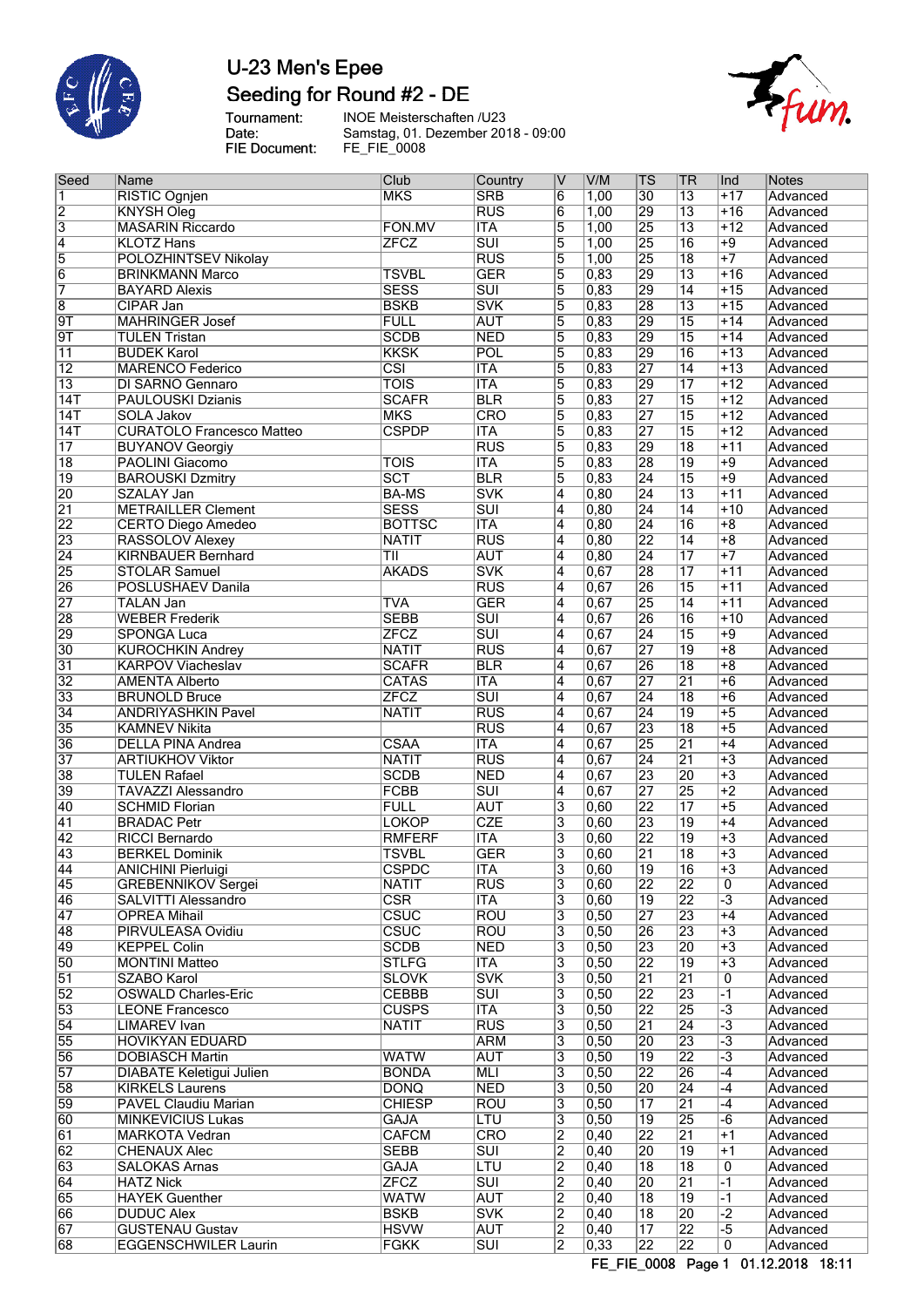### FE\_FIE\_0008 Page 2 01.12.2018 18:11

| Seed            | Name                         | Club          | Country           | $\vee$         | V/M               | <b>TS</b>       | <b>TR</b>       | Ind                  | <b>Notes</b> |
|-----------------|------------------------------|---------------|-------------------|----------------|-------------------|-----------------|-----------------|----------------------|--------------|
| 69              | <b>ANDRIYASHKIN Vladimir</b> |               | <b>RUS</b>        | $\overline{2}$ | 0,33              | 23              | 26              | $\overline{-3}$      | Advanced     |
| $\overline{70}$ | <b>BLIEMEGGER Klaus</b>      | <b>WATW</b>   | <b>AUT</b>        | $\overline{2}$ | 0,33              | $\overline{21}$ | $\overline{24}$ | $\overline{\cdot 3}$ | Advanced     |
| $\overline{71}$ | <b>MARKEVICIUS Povilas</b>   | <b>GINTS</b>  | LTU               | $\overline{2}$ | 0,33              | $\overline{19}$ | $\overline{22}$ | $\overline{\cdot 3}$ | Advanced     |
| $\overline{72}$ | <b>PERSU Mario</b>           | CSUC          | <b>ROU</b>        | $\overline{2}$ | 0.33              | 20              | 27              | $-7$                 | Advanced     |
| 73              | <b>RATH Maximilian</b>       | <b>KACK</b>   | <b>AUT</b>        | $\overline{2}$ | 0,33              | $\overline{19}$ | 26              | $-7$                 | Advanced     |
| $\overline{74}$ | <b>MOSBERGER Michael</b>     | <b>FCSGSG</b> | $\overline{S}$ UI | $\overline{2}$ | 0,33              | $\overline{15}$ | 22              | $-7$                 | Advanced     |
| 75              | <b>DUBOUSKI Pavel</b>        |               | <b>BLR</b>        | $\overline{2}$ | 0,33              | $\overline{16}$ | $\overline{24}$ | $-\overline{8}$      | Advanced     |
| 76              | <b>SCHALLER Martin</b>       | TII           | <b>AUT</b>        | $\overline{2}$ | 0,33              | 16              | 25              | -9                   | Eliminated   |
| $\overline{77}$ | <b>GOETZINGER Johannes</b>   |               | <b>AUT</b>        | $\overline{2}$ | 0,33              | $\overline{17}$ | 27              | $-10$                | Eliminated   |
| 78              | <b>KRAHER Martin</b>         | <b>OELFO</b>  | <b>AUT</b>        | $\overline{1}$ | 0,20              | $\overline{17}$ | 20              | $\overline{-3}$      | Eliminated   |
| 79              | <b>KULOZIK Julian</b>        | <b>MTVM</b>   | <b>GER</b>        | 1              | 0,20              | $\overline{17}$ | $\overline{21}$ | -4                   | Eliminated   |
| 80              | <b>HOFER Nikolaus</b>        | <b>FULL</b>   | <b>AUT</b>        | 1              | 0,20              | $\overline{17}$ | 24              | $-7$                 | Eliminated   |
| 81              | <b>LEHNER Beat</b>           | <b>WFKW</b>   | <b>AUT</b>        | 1              | 0,20              | $\overline{14}$ | 23              | -9                   | Eliminated   |
| $\overline{82}$ | <b>GONZALEZ Miguel</b>       | <b>DYNAW</b>  | <b>AUT</b>        | 1              | 0,20              | $\overline{11}$ | $\overline{24}$ | $-13$                | Eliminated   |
| 83              | <b>TERSCINAR Peter</b>       | <b>KACK</b>   | <b>AUT</b>        | 1              | 0,17              | $\overline{17}$ | 25              | -8                   | Eliminated   |
| 84              | <b>NOBILE Konrad</b>         | <b>ASUU</b>   | <b>ITA</b>        | 1              | $\overline{0,17}$ | $\overline{16}$ | 26              | $-10$                | Eliminated   |
| 85              | <b>PUCHACHER Lukas</b>       | <b>KACK</b>   | <b>AUT</b>        | 1              | $\overline{0,17}$ | $\overline{18}$ | 29              | $-11$                | Eliminated   |
| 86              | <b>CATALLO Daniele</b>       | <b>CUSSA</b>  | <b>ITA</b>        | 1              | 0,17              | $\overline{17}$ | 29              | $-12$                | Eliminated   |
| 87              | <b>DELLA PIETRA Leonardo</b> | <b>STLFG</b>  | <b>AUT</b>        | $\overline{1}$ | 0,17              | $\overline{12}$ | $\overline{27}$ | $-15$                | Eliminated   |
| 88              | <b>CVETIC Jovan</b>          |               | <b>SRB</b>        | $\overline{1}$ | 0,17              | $\overline{11}$ | 28              | $-17$                | Eliminated   |
| 89              | <b>SANTRAC Danilo</b>        | <b>MKCZ</b>   | <b>SRB</b>        | O              | 0,00              | $\overline{16}$ | 25              | -9                   | Eliminated   |
| 90              | <b>EGGENREICH Stefan</b>     | <b>FSSK</b>   | <b>AUT</b>        | $\overline{0}$ | $\overline{0,00}$ | $\overline{17}$ | $\overline{30}$ | $-13$                | Eliminated   |
| 91              | <b>HAIDER Gunther</b>        | <b>UFCW</b>   | <b>AUT</b>        | 10             | 0,00              | $\overline{11}$ | 25              | $-14$                | Eliminated   |
| 92              | <b>HORVAT Filip</b>          | <b>CAFCM</b>  | CRO               | $\overline{0}$ | 0,00              | 15              | 30              | $-15$                | Eliminated   |
| 93              | <b>GRABHER Gernot</b>        |               | <b>AUT</b>        | O              | 0,00              | 10              | 26              | $-16$                | Eliminated   |
| 94              | TEOFILOVIC Rajko             | <b>MKCZ</b>   | <b>SRB</b>        | $\overline{0}$ | 0,00              | $\overline{13}$ | 30              | $-17$                | Eliminated   |
| 95              | <b>TESAR Ruediger</b>        |               | <b>AUT</b>        | 10             | 0,00              | $\overline{12}$ | 30              | $-18$                | Eliminated   |
| 96T             | <b>STEBLAJ Dominik</b>       | <b>SKL</b>    | <b>SLO</b>        | 0              | 0,00              | $\overline{11}$ | $\overline{30}$ | $-19$                | Eliminated   |
| 96T             | <b>SUBIC Ivica</b>           | <b>MKCZ</b>   | <b>SRB</b>        | $\overline{0}$ | 0,00              | $\overline{11}$ | $\overline{30}$ | $-19$                | Eliminated   |
| 98              | <b>JANDL</b> Jacopo          | <b>ASCW</b>   | <b>AUT</b>        | $\overline{0}$ | 0,00              | $\overline{10}$ | 30              | $-20$                | Eliminated   |
| 99              | <b>SOBOCAN Rok</b>           |               | <b>SLO</b>        | 10             | 0,00              | $\overline{4}$  | 25              | $-21$                | Eliminated   |
| 100             | PRYBILA Thomas               | <b>ASCW</b>   | <b>AUT</b>        | $\overline{0}$ | 0,00              | $\overline{3}$  | 30              | $-27$                | Eliminated   |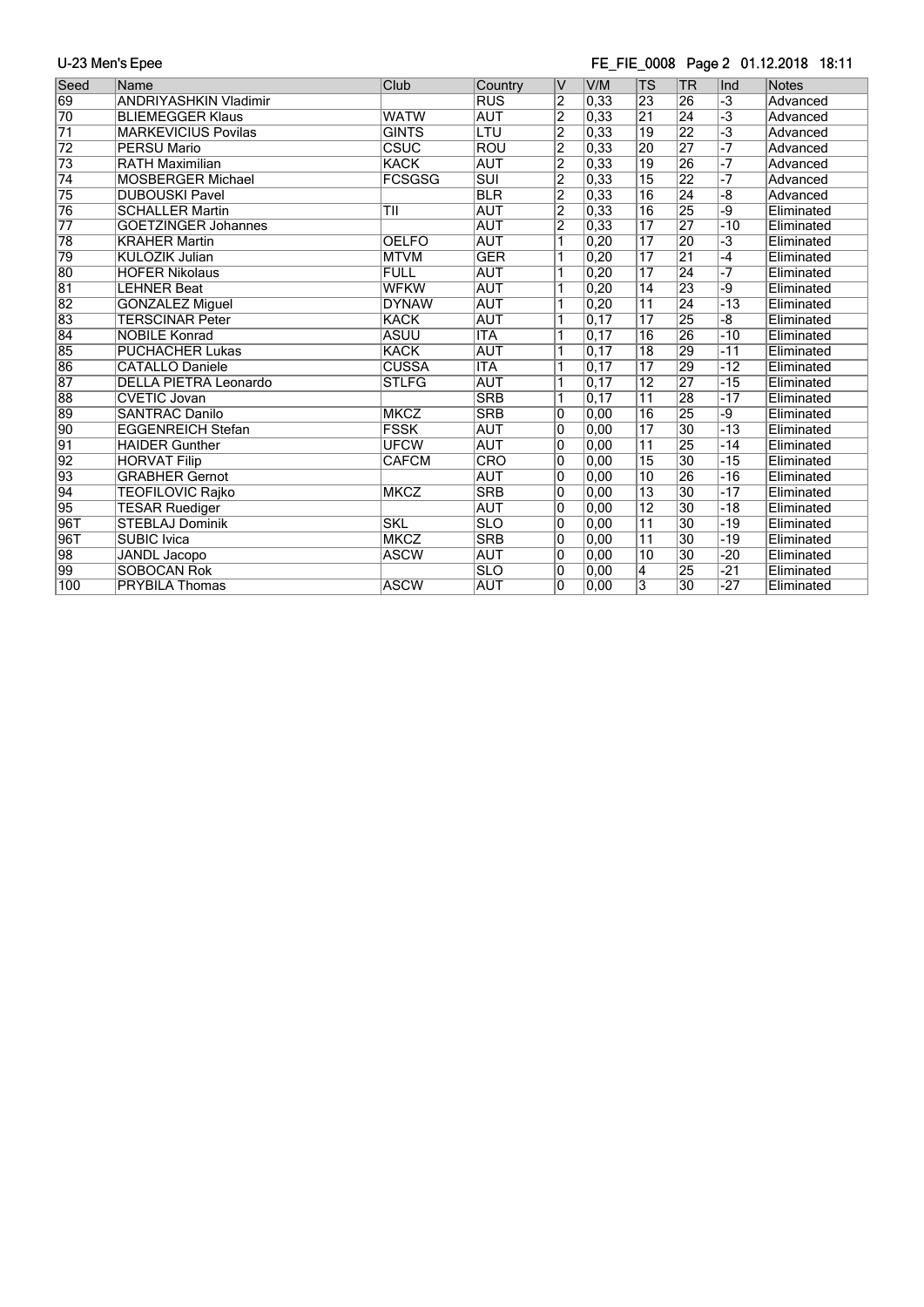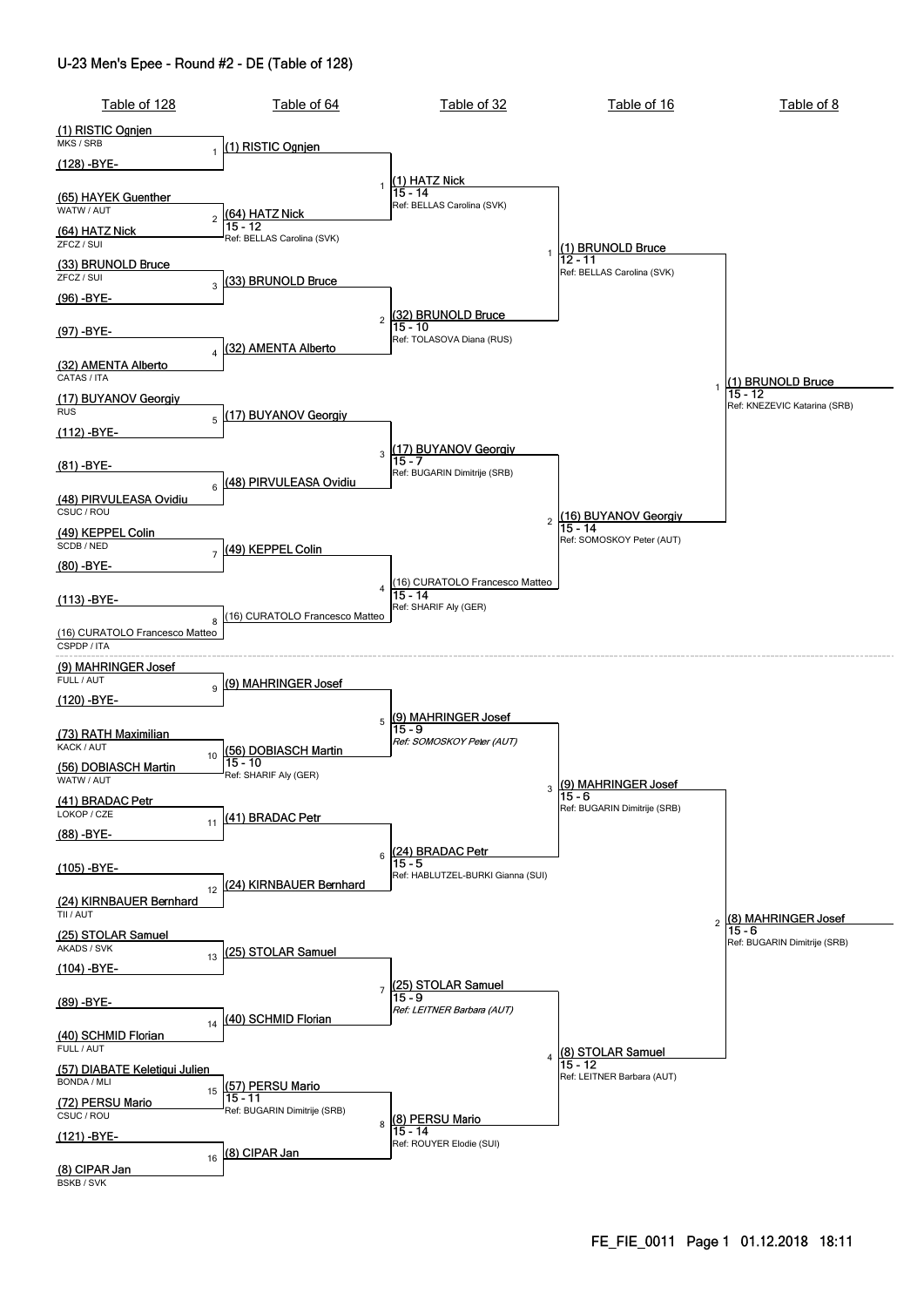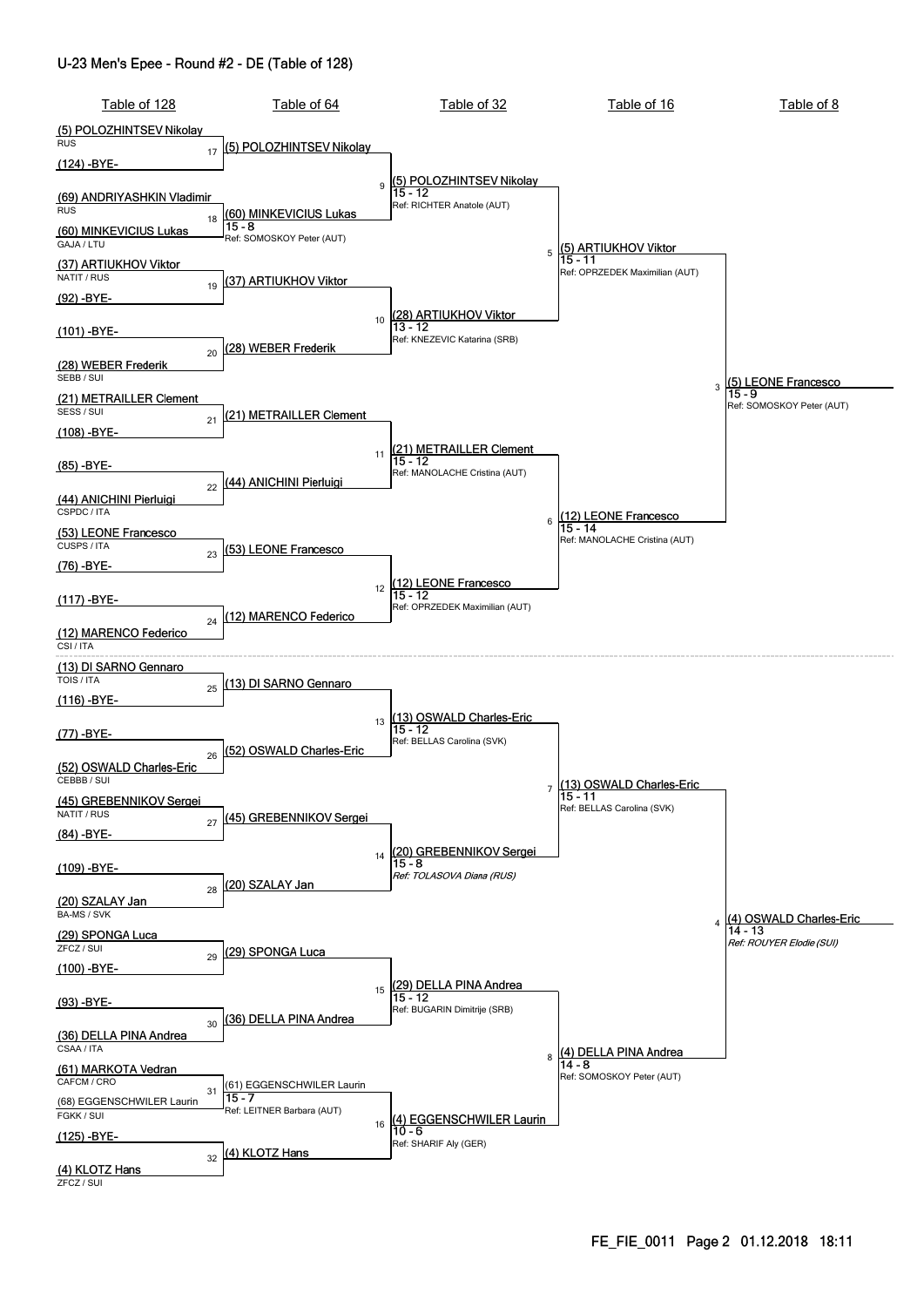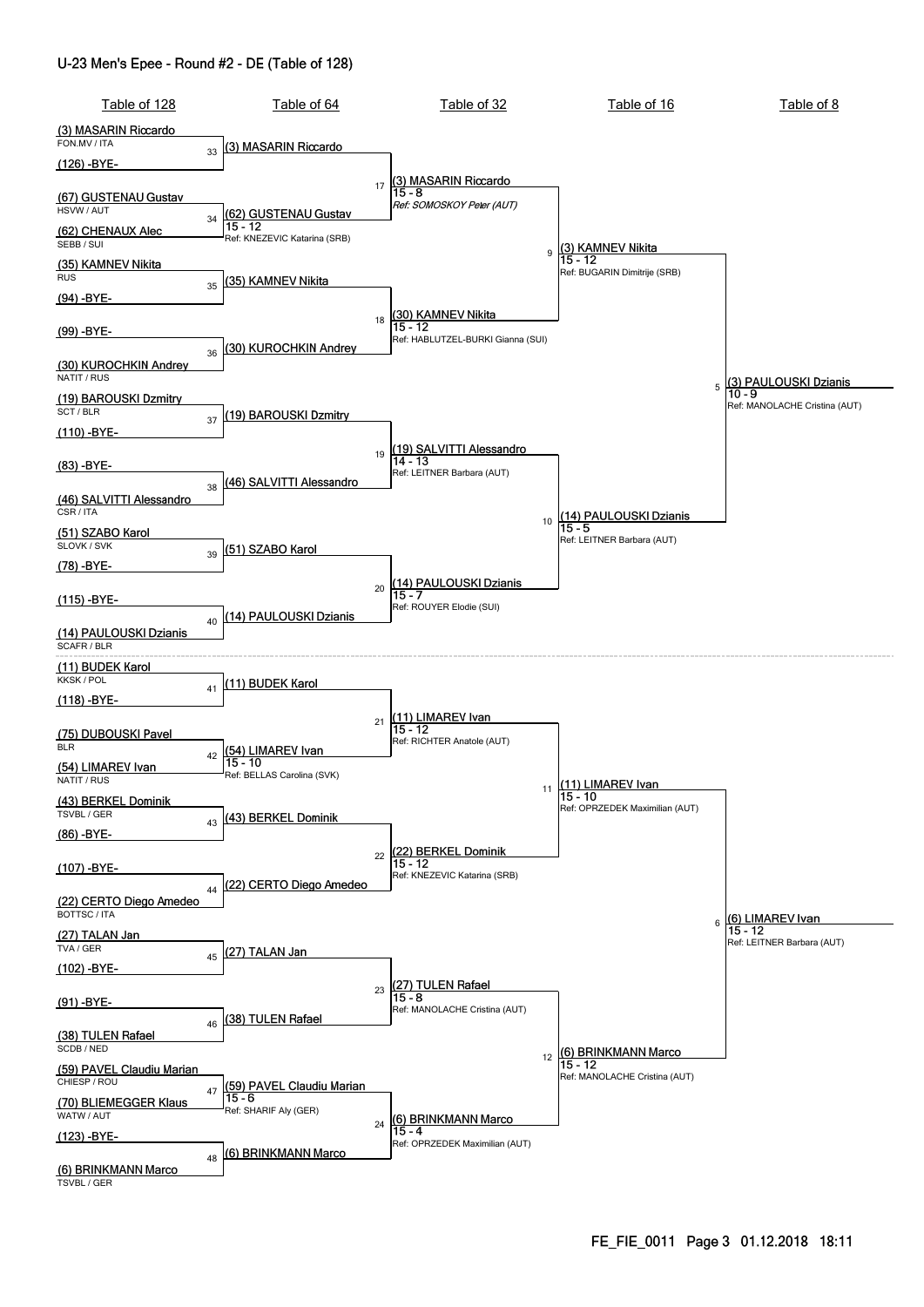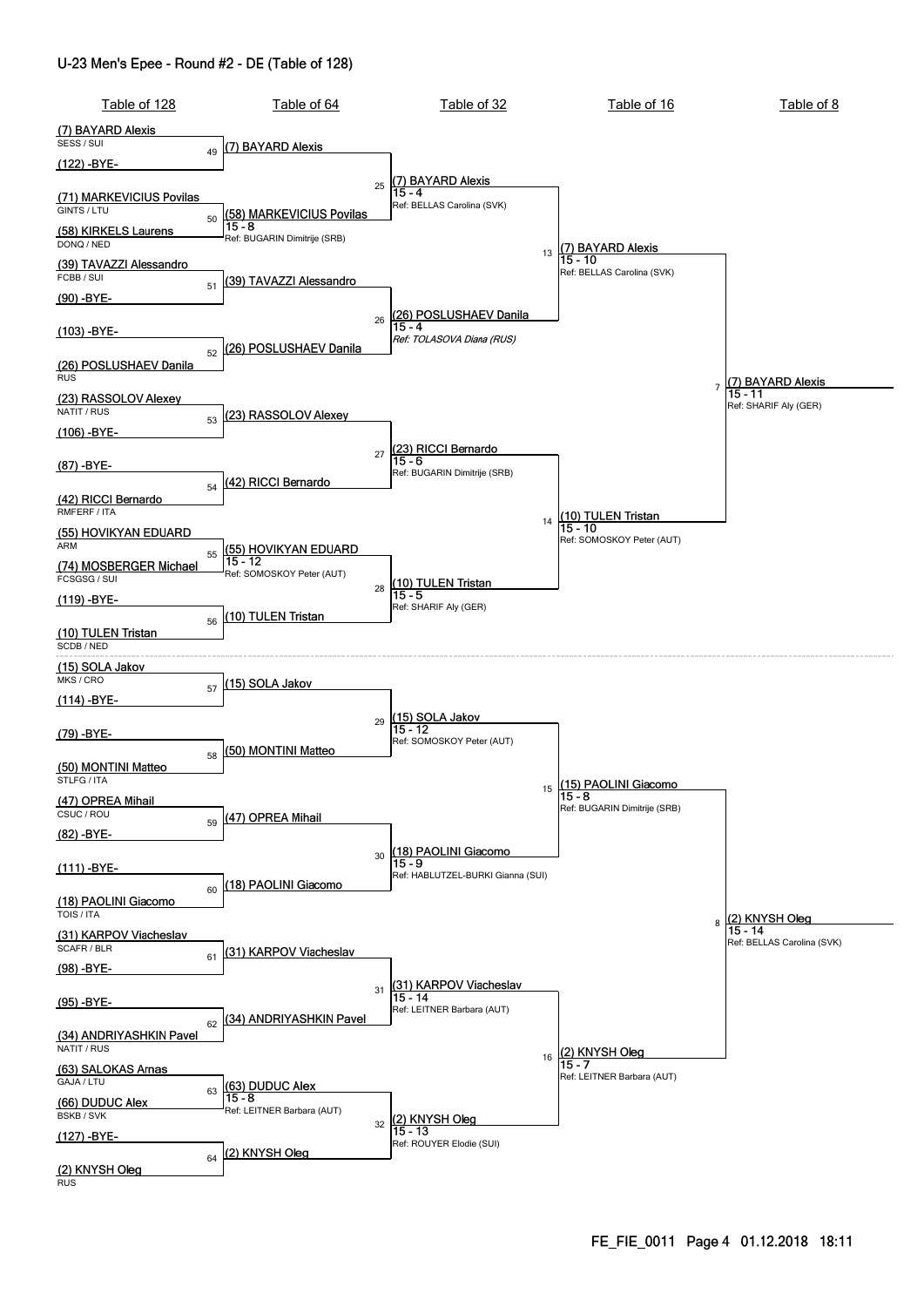| Table of 8                                                           | Semi-Finals                                                  | Finals                                  |                                  |
|----------------------------------------------------------------------|--------------------------------------------------------------|-----------------------------------------|----------------------------------|
| (1) BRUNOLD Bruce<br>ZFCZ / SUI<br>(8) MAHRINGER Josef<br>FULL / AUT | (1) MAHRINGER Josef<br>$15 - 9$<br>Ref: TOLASOVA Diana (RUS) | (1) MAHRINGER Josef                     |                                  |
| (5) LEONE Francesco<br>CUSPS / ITA                                   | (4) LEONE Francesco<br>$\mathfrak{p}$                        | 15 - 10<br>Ref: BUGARIN Dimitrije (SRB) |                                  |
| (4) OSWALD Charles-Eric<br>CEBBB / SUI                               | 14 - 11<br>Ref: SHARIF Aly (GER)                             |                                         | l(1) MAHRINGER Josef             |
| (3) PAULOUSKI Dzianis<br>SCAFR / BLR                                 | (3) PAULOUSKI Dzianis<br>3                                   |                                         | 15 - 13<br>Ref: SHARIF Aly (GER) |
| (6) LIMAREV Ivan<br>NATIT / RUS                                      | 15 - 11<br>Ref: BELLAS Carolina (SVK)<br>2                   | (2) KNYSH Oleg<br>$15 - 8$              |                                  |
| (7) BAYARD Alexis<br>SESS / SUI                                      | (2) KNYSH Oleg<br>15 - 10                                    | Ref: BELLAS Carolina (SVK)              |                                  |
| (2) KNYSH Oleg<br><b>RUS</b>                                         | Ref: BUGARIN Dimitrije (SRB)                                 |                                         |                                  |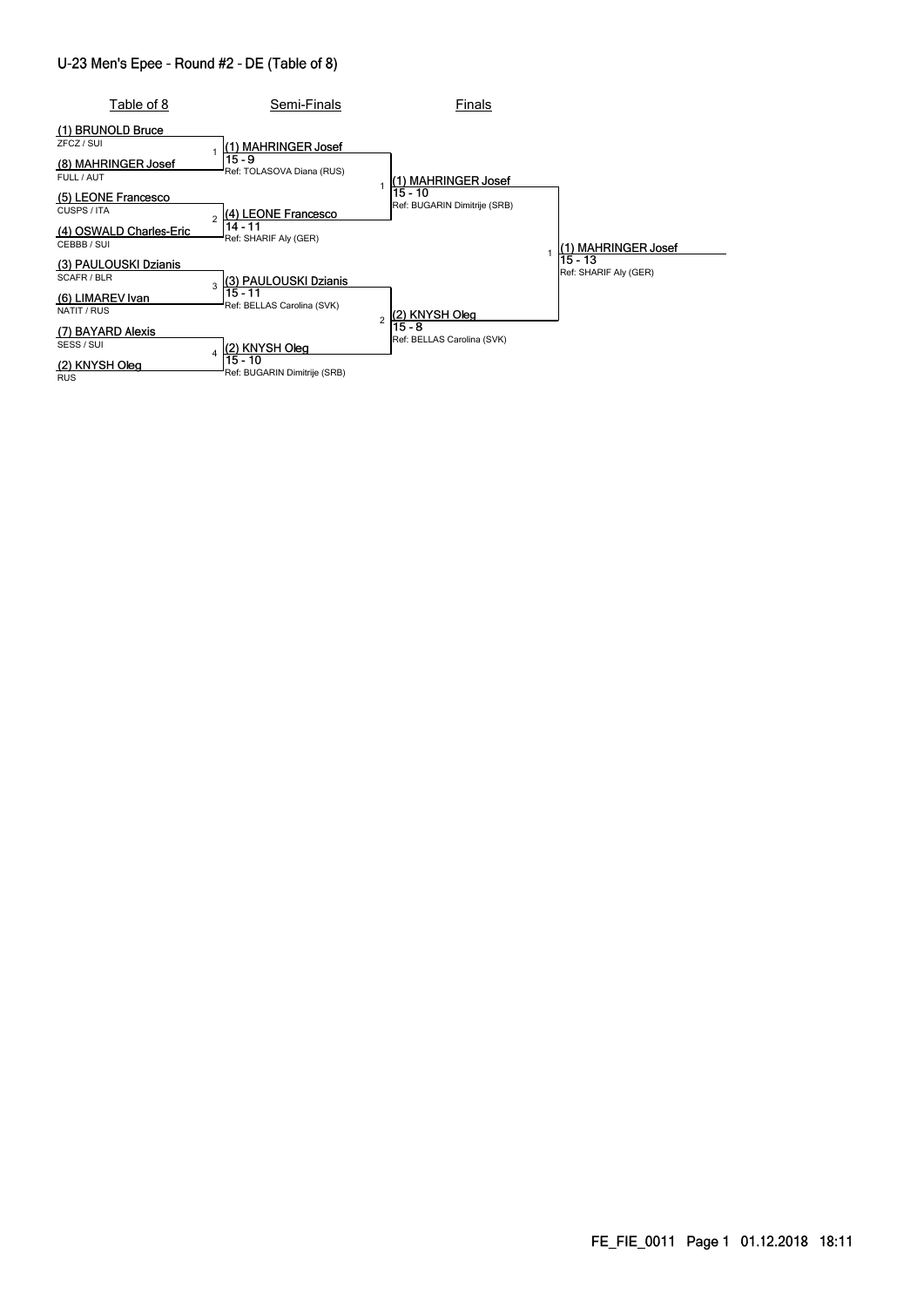

**Final Ranking** 

Tournament:<br>Date: FIE Document:

INOE Meisterschaften /U23 Samstag, 01. Dezember 2018 - 09:00<br>FE\_FIE\_0012



| Place           | Name                             | Clubs                   | Country                   | <b>Birthdate</b> |
|-----------------|----------------------------------|-------------------------|---------------------------|------------------|
| 11.             | <b>MAHRINGER Josef</b>           | <b>FULL</b>             | <b>AUT</b>                | 02.07.1997       |
| $\overline{2}$  | <b>KNYSH Oleg</b>                |                         | <b>RUS</b>                | 07.12.1997       |
| $\overline{3T}$ | <b>PAULOUSKI Dzianis</b>         | <b>SCAFR</b>            | <b>BLR</b>                | 02.03.1996       |
|                 |                                  |                         |                           |                  |
| $\overline{3T}$ | <b>LEONE Francesco</b>           | <b>CUSPS</b>            | <b>ITA</b>                | 10.05.2000       |
| $\overline{5}$  | <b>BAYARD Alexis</b>             | <b>SESS</b>             | <b>SUI</b>                | 11.06.1996       |
| $\overline{6}$  | <b>BRUNOLD Bruce</b>             | <b>ZFCZ</b>             | $\overline{\text{SUI}}$   | 12.10.1992       |
| 7               | <b>OSWALD Charles-Eric</b>       | <b>CEBBB</b>            | $\overline{\text{SUI}}$   | 09.10.1996       |
|                 |                                  |                         |                           |                  |
| $\overline{8}$  | <b>LIMAREV</b> Ivan              | <b>NATIT</b>            | <b>RUS</b>                | 02.10.1998       |
| $\overline{9}$  | <b>BRINKMANN Marco</b>           | <b>TSVBL</b>            | <b>GER</b>                | 12.04.1997       |
| 10              | <b>TULEN Tristan</b>             | <b>SCDB</b>             | <b>NED</b>                | 22.07.1991       |
| 11              | <b>BUYANOV Georgiy</b>           |                         | <b>RUS</b>                | 12.05.1997       |
| $\overline{12}$ | <b>PAOLINI Giacomo</b>           | <b>TOIS</b>             | <b>ITA</b>                | 20.07.1998       |
|                 |                                  |                         |                           |                  |
| $\overline{13}$ | <b>STOLAR Samuel</b>             | <b>AKADS</b>            | <b>SVK</b>                | 16.06.1998       |
| $\overline{14}$ | <b>KAMNEV Nikita</b>             |                         | <b>RUS</b>                | 23.06.1997       |
| 15              | <b>DELLA PINA Andrea</b>         | <b>CSAA</b>             | $\overline{\mathsf{ITA}}$ | 10.12.1997       |
| 16              | <b>ARTIUKHOV Viktor</b>          | <b>NATIT</b>            | <b>RUS</b>                | 26.01.1997       |
|                 |                                  |                         |                           |                  |
| $\overline{17}$ | <b>MASARIN Riccardo</b>          | FON.MV                  | <b>ITA</b>                | 26.03.2001       |
| $\overline{18}$ | POLOZHINTSEV Nikolay             |                         | <b>RUS</b>                | 28.03.1997       |
| 19T             | <b>SOLA Jakov</b>                | <b>MKS</b>              | CRO                       | 28.04.1999       |
| 19T             | <b>CURATOLO Francesco Matteo</b> | <b>CSPDP</b>            | <b>ITA</b>                | 21.10.1998       |
|                 |                                  |                         |                           |                  |
| $\overline{21}$ | <b>METRAILLER Clement</b>        | <b>SESS</b>             | $\overline{\text{SUI}}$   | 11.06.1997       |
| $\overline{22}$ | POSLUSHAEV Danila                |                         | <b>RUS</b>                | 31.07.1997       |
| 23              | <b>KARPOV Viacheslav</b>         | <b>SCAFR</b>            | <b>BLR</b>                | 03.11.1997       |
| $\overline{24}$ | <b>TULEN Rafael</b>              | <b>SCDB</b>             | <b>NED</b>                | 01.06.1997       |
|                 |                                  |                         |                           |                  |
| $\overline{25}$ | <b>BRADAC Petr</b>               | <b>LOKOP</b>            | <b>CZE</b>                | 30.04.1996       |
| 26              | <b>RICCI Bernardo</b>            | <b>RMFERF</b>           | <b>ITA</b>                | 26.03.1998       |
| $\overline{27}$ | <b>BERKEL Dominik</b>            | <b>TSVBL</b>            | <b>GER</b>                | 22.11.1997       |
| $\overline{28}$ | <b>GREBENNIKOV Sergei</b>        | <b>NATIT</b>            | <b>RUS</b>                | 09.12.1998       |
|                 | SALVITTI Alessandro              |                         | <b>ITA</b>                |                  |
| $\overline{29}$ |                                  | <b>CSR</b>              |                           | 23.01.1997       |
| 30              | <b>HATZ Nick</b>                 | <b>ZFCZ</b>             | $\overline{SUI}$          | 05.06.1998       |
| $\overline{31}$ | <b>EGGENSCHWILER Laurin</b>      | <b>FGKK</b>             | $\overline{\text{SUI}}$   | 01.01.1984       |
| $ 32\rangle$    | <b>PERSU Mario</b>               | CSUC                    | ROU                       | 20.07.1995       |
| 33              | <b>RISTIC Ognjen</b>             | <b>MKS</b>              | <b>SRB</b>                | 28.02.2002       |
|                 |                                  |                         |                           |                  |
| 34              | <b>KLOTZ Hans</b>                | <b>ZFCZ</b>             | $\overline{\text{s}}$ UI  | 20.07.1958       |
| 35              | CIPAR Jan                        | <b>BSKB</b>             | <b>SVK</b>                | 25.03.1997       |
| 36              | <b>BUDEK Karol</b>               | <b>KKSK</b>             | POL                       | 08.07.1996       |
| $\overline{37}$ | <b>MARENCO Federico</b>          | $\overline{\text{CSI}}$ | <b>ITA</b>                | 04.02.1998       |
|                 |                                  |                         |                           |                  |
| 38              | DI SARNO Gennaro                 | <b>TOIS</b>             | <b>ITA</b>                | 25.11.1997       |
| 39              | <b>BAROUSKI Dzmitry</b>          | SCT                     | <b>BLR</b>                | 08.09.1991       |
| 40              | <b>SZALAY Jan</b>                | <b>BA-MS</b>            | <b>SVK</b>                | 29.06.1992       |
| $\overline{41}$ | <b>CERTO Diego Amedeo</b>        | <b>BOTTSC</b>           | <b>ITA</b>                | 16.11.1999       |
| $\overline{42}$ |                                  | <b>NATIT</b>            | <b>RUS</b>                | 16.01.1997       |
|                 | RASSOLOV Alexey                  |                         |                           |                  |
| 43              | <b>KIRNBAUER Bernhard</b>        | ΤIΙ                     | <b>AUT</b>                | 20.06.1990       |
| 44              | TALAN Jan                        | <b>TVA</b>              | <b>GER</b>                | 07.03.2000       |
| 45              | <b>WEBER Frederik</b>            | <b>SEBB</b>             | $\overline{\text{SUI}}$   | 01.03.1997       |
| 46              | <b>SPONGA Luca</b>               | <b>ZFCZ</b>             | $\overline{\text{SUI}}$   | 24.06.1991       |
|                 |                                  |                         |                           |                  |
| $\overline{47}$ | <b>KUROCHKIN Andrey</b>          | <b>NATIT</b>            | <b>RUS</b>                | 16.05.1996       |
| 48              | <b>AMENTA Alberto</b>            | <b>CATAS</b>            | <b>ITA</b>                | 06.08.1997       |
| 49              | <b>ANDRIYASHKIN Pavel</b>        | <b>NATIT</b>            | <b>RUS</b>                | 06.02.1998       |
| 50              | <b>TAVAZZI Alessandro</b>        | <b>FCBB</b>             | $\overline{\text{SUI}}$   | 26.04.1998       |
|                 |                                  |                         |                           |                  |
| $\overline{51}$ | <b>SCHMID Florian</b>            | <b>FULL</b>             | <b>AUT</b>                | 19.07.1985       |
| $\overline{52}$ | <b>ANICHINI Pierluigi</b>        | <b>CSPDC</b>            | $\overline{\mathsf{ITA}}$ | 08.08.1999       |
| 53              | <b>OPREA Mihail</b>              | <b>CSUC</b>             | ROU                       | 24.03.1998       |
| $\overline{54}$ | PIRVULEASA Ovidiu                | <b>CSUC</b>             | <b>ROU</b>                | 05.09.1995       |
|                 |                                  |                         |                           |                  |
| 55              | <b>KEPPEL Colin</b>              | <b>SCDB</b>             | <b>NED</b>                | 13.08.1998       |
| 56              | <b>MONTINI Matteo</b>            | <b>STLFG</b>            | <b>ITA</b>                | 15.09.1978       |
| $\overline{57}$ | <b>SZABO Karol</b>               | <b>SLOVK</b>            | <b>SVK</b>                | 02.12.1998       |
| 58              | <b>HOVIKYAN EDUARD</b>           |                         | <b>ARM</b>                | 24.01.1998       |
|                 |                                  |                         |                           |                  |
| 59              | <b>DOBIASCH Martin</b>           | <b>WATW</b>             | <b>AUT</b>                | 18.07.1989       |
| 60              | PAVEL Claudiu Marian             | <b>CHIESP</b>           | ROU                       | 13.03.1996       |
| $\overline{61}$ | <b>MINKEVICIUS Lukas</b>         | <b>GAJA</b>             | LTU                       | 10.11.1995       |
| $\overline{62}$ | <b>DUDUC Alex</b>                | <b>BSKB</b>             | <b>SVK</b>                | 25.08.1997       |
|                 |                                  |                         |                           |                  |
| 63              | <b>GUSTENAU Gustav</b>           | <b>HSVW</b>             | <b>AUT</b>                | 01.06.1997       |
| 64              | <b>MARKEVICIUS Povilas</b>       | <b>GINTS</b>            | LTU                       | 09.09.1998       |
| 65              | <b>DIABATE Keletigui Julien</b>  | <b>BONDA</b>            | MLI                       | 03.02.1996       |
| 66              | <b>KIRKELS Laurens</b>           | <b>DONQ</b>             | <b>NED</b>                | 20.10.1986       |
|                 |                                  |                         |                           |                  |
| $\overline{67}$ | <b>MARKOTA Vedran</b>            | <b>CAFCM</b>            | <b>CRO</b>                | 02.02.2001       |
| 68              | <b>CHENAUX Alec</b>              | <b>SEBB</b>             | $\overline{\text{SUI}}$   | 29.12.1994       |
|                 |                                  |                         |                           |                  |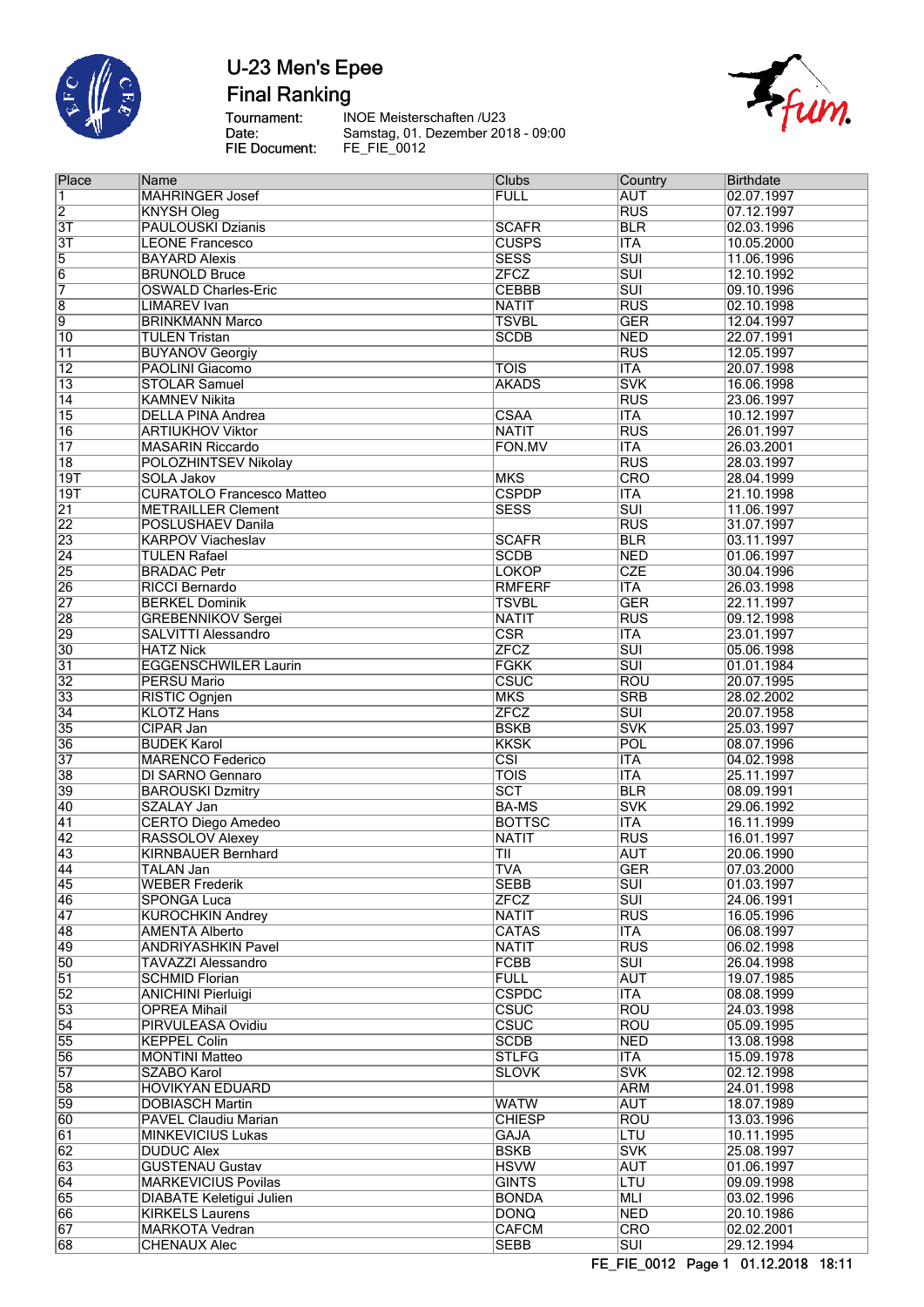### FE\_FIE\_0012 Page 2 01.12.2018 18:11

| Place           | Name                         | <b>Clubs</b>  | Country    | <b>Birthdate</b> |
|-----------------|------------------------------|---------------|------------|------------------|
| 69              | <b>SALOKAS Arnas</b>         | <b>GAJA</b>   | LTU        | 26.10.1998       |
| 70              | <b>HAYEK Guenther</b>        | <b>WATW</b>   | <b>AUT</b> | 03.03.1969       |
| $\overline{71}$ | <b>ANDRIYASHKIN Vladimir</b> |               | <b>RUS</b> | 26.01.1997       |
| $\overline{72}$ | <b>BLIEMEGGER Klaus</b>      | <b>WATW</b>   | <b>AUT</b> | 08.07.1956       |
| 73              | <b>RATH Maximilian</b>       | <b>KACK</b>   | <b>AUT</b> | 30.10.1995       |
| $\overline{74}$ | <b>MOSBERGER Michael</b>     | <b>FCSGSG</b> | <b>SUI</b> | 28.01.1997       |
| 75              | <b>DUBOUSKI Pavel</b>        |               | <b>BLR</b> | 06.01.1997       |
| 76              | <b>SCHALLER Martin</b>       | TII           | <b>AUT</b> | 16.12.1970       |
| $\overline{77}$ | <b>GOETZINGER Johannes</b>   |               | <b>AUT</b> | 22.09.1993       |
| 78              | <b>KRAHER Martin</b>         | <b>OELFO</b>  | <b>AUT</b> | 06.01.1998       |
| 79              | KULOZIK Julian               | <b>MTVM</b>   | <b>GER</b> | 09.09.1997       |
| 80              | <b>HOFER Nikolaus</b>        | <b>FULL</b>   | <b>AUT</b> | 13.06.1985       |
| 81              | <b>LEHNER Beat</b>           | <b>WFKW</b>   | <b>AUT</b> | 07.10.1988       |
| $\overline{82}$ | <b>GONZALEZ Miguel</b>       | <b>DYNAW</b>  | <b>AUT</b> | 02.04.1992       |
| 83              | <b>TERSCINAR Peter</b>       | <b>KACK</b>   | <b>AUT</b> | 26.10.1985       |
| $\overline{84}$ | <b>NOBILE Konrad</b>         | <b>ASUU</b>   | <b>ITA</b> | 26.08.2000       |
| 85              | <b>PUCHACHER Lukas</b>       | <b>KACK</b>   | <b>AUT</b> | 06.06.1996       |
| 86              | <b>CATALLO Daniele</b>       | <b>CUSSA</b>  | <b>ITA</b> | 14.02.1999       |
| $\overline{87}$ | <b>DELLA PIETRA Leonardo</b> | <b>STLFG</b>  | <b>AUT</b> | 05.02.1973       |
| 88              | <b>CVETIC Jovan</b>          |               | <b>SRB</b> | 08.09.1997       |
| 89              | <b>SANTRAC Danilo</b>        | <b>MKCZ</b>   | <b>SRB</b> | 06.06.1996       |
| $\overline{90}$ | <b>EGGENREICH Stefan</b>     | <b>FSSK</b>   | <b>AUT</b> | 27.08.1984       |
| $\overline{91}$ | <b>HAIDER Gunther</b>        | <b>UFCW</b>   | <b>AUT</b> | 14.02.1967       |
| $\overline{92}$ | <b>HORVAT Filip</b>          | <b>CAFCM</b>  | CRO        | 28.03.1995       |
| $\overline{93}$ | <b>GRABHER Gernot</b>        |               | <b>AUT</b> | 05.08.1966       |
| 94              | TEOFILOVIC Rajko             | <b>MKCZ</b>   | <b>SRB</b> | 12.12.1997       |
| 95              | <b>TESAR Ruediger</b>        |               | <b>AUT</b> | 07.06.1966       |
| 96T             | <b>STEBLAJ Dominik</b>       | <b>SKL</b>    | <b>SLO</b> | 28.04.2000       |
| 96T             | <b>SUBIC Ivica</b>           | <b>MKCZ</b>   | <b>SRB</b> | 24.10.1972       |
| $\overline{98}$ | JANDL Jacopo                 | <b>ASCW</b>   | <b>AUT</b> | 18.03.1993       |
| 99              | <b>SOBOCAN Rok</b>           |               | <b>SLO</b> | 13.11.1971       |
| 100             | <b>PRYBILA Thomas</b>        | <b>ASCW</b>   | <b>AUT</b> | 04.04.1962       |